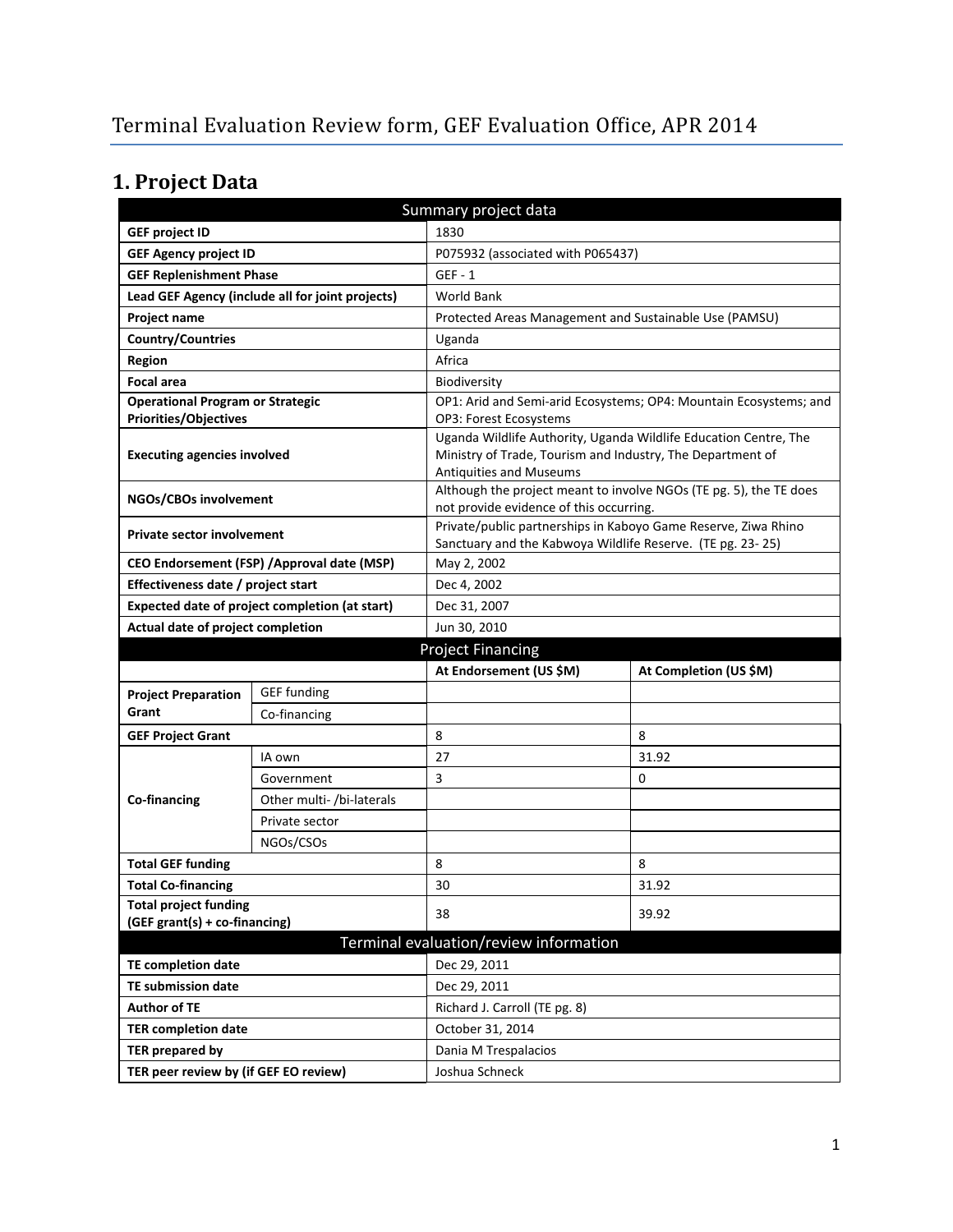### **2. Summary of Project Ratings**

| <b>Criteria</b>                                  | <b>Final PIR</b> | <b>IA Terminal</b><br><b>Evaluation</b> | <b>IA Evaluation</b><br><b>Office Review</b> | <b>GEF EO Review</b> |
|--------------------------------------------------|------------------|-----------------------------------------|----------------------------------------------|----------------------|
| <b>Project Outcomes</b>                          |                  | МS                                      | МS                                           | <b>MS</b>            |
| <b>Sustainability of Outcomes</b>                | N/R              | Moderate                                | <b>Moderate</b>                              | MU                   |
| <b>M&amp;E Design</b>                            | N/R              | N/R                                     | <b>Modest</b>                                | Mυ                   |
| <b>M&amp;E</b> Implementation                    |                  | N/R                                     | <b>Modest</b>                                | <b>MS</b>            |
| <b>Quality of Implementation</b>                 |                  | MU                                      | МS                                           | MU                   |
| <b>Quality of Execution</b>                      |                  | <b>MS</b>                               | MS                                           |                      |
| <b>Quality of the Terminal Evaluation Report</b> |                  |                                         |                                              | НS                   |

### **3. Project Objectives**

3.1 Global Environmental Objectives of the project:

The Global Environmental Objective is to ensure the effective, long-term conservation of Uganda's biodiversity in the face of competing economic pressures. (PD pg. 5)

Uganda ranks in the top ten nations in Africa in terms of species numbers for all major groups, and among the top ten in the world for mammals, including over half of the known world population of mountain gorilla. Its concentration of biological wealth offers exceptional opportunities to achieve global biodiversity conservation objectives. (PD pg. 5) Uganda's biodiversity is threatened by: continuing insecurity in a number of parts of the country in which prime tourism destinations are located; low capacity in the private sector to develop tourism products and provide related services; problems with the concession process for lodges and activities in National Parks; and low tourist volumes leading to diseconomies of scale. (PD pg. 3) This project seeks to address these economic pressures and ensure the conservation of Uganda's biodiversity.

3.2 Development Objectives of the project:

The Development Objective of this project is the sustainable and cost-effective management of Uganda's wildlife and cultural resources. The project will provide funds to improve Uganda's ability to attract tourists to its wildlife and cultural heritage, and encourage cost-effective management strategies to reduce overall operating costs of the institutions managing these resources.

The project has 5 components, each the responsibility of one of the four implementing agencies: 1. Sustainable Wildlife Management, executed by the Uganda Wildlife Authority

- 2. Environmental Conservation Education, executed by the Uganda Wildlife Education Centre
- 3. Tourism Framework Development, executed by the Ministry of Tourism, Trade and Industry

4. Preserve the Cultural Heritage of Uganda, executed by the Department of Antiquities and Museums.

5. Project Coordination, provided by the project's Project Coordination Unit (PD pg. 4, 39)

3.3 Were there any **changes** in the Global Environmental Objectives, Development Objectives, or other activities during implementation?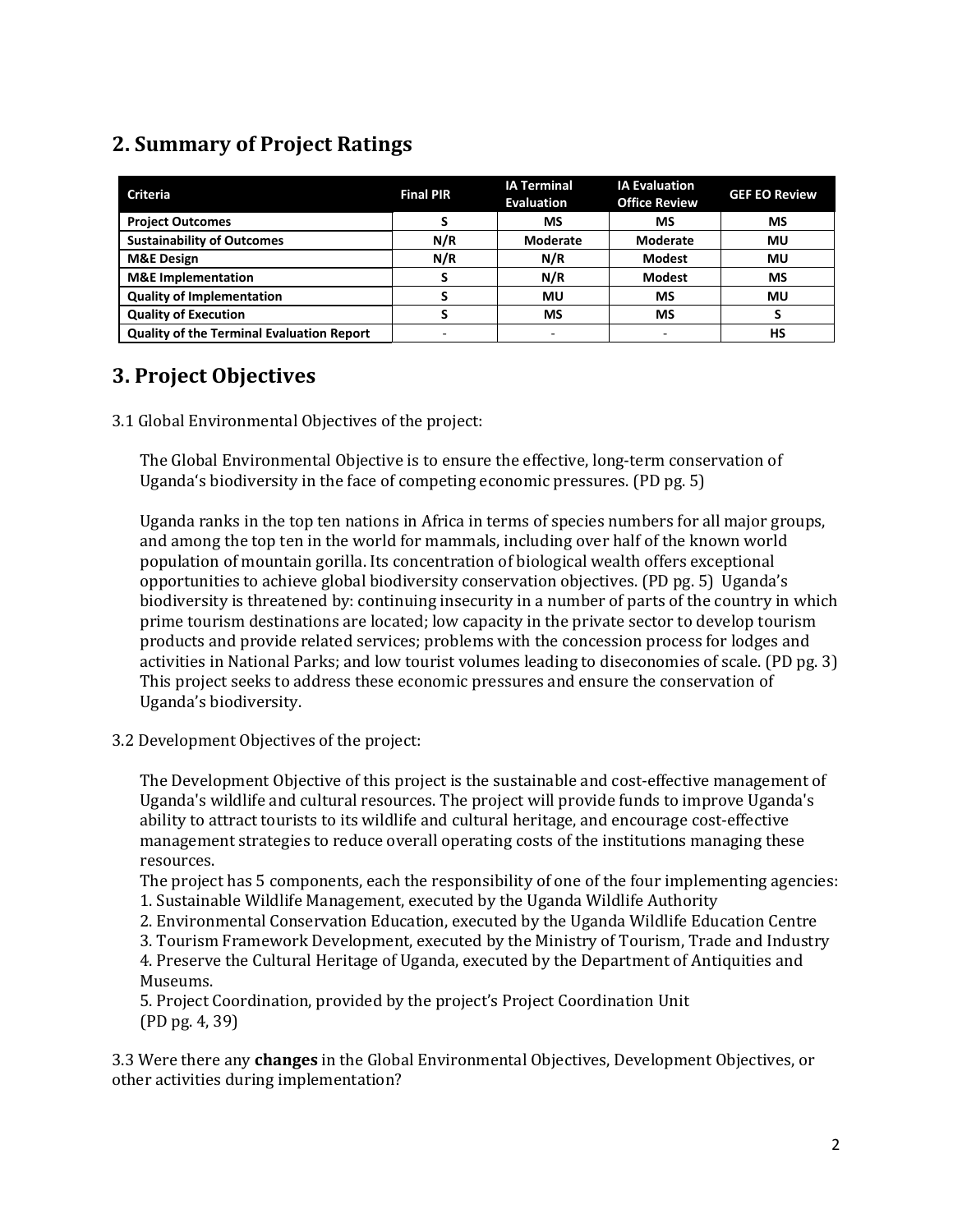There was **no change** in the Global Environmental and Development Objectives. However, the original 8 key performance indicators were revised, and 12 additional performance indicators were added, at the time of the Mid Term Review, in October 2005. The changes in performance indicators hoped to improve monitoring by implementing agencies and the supervision team, and to improve the financial sustainability of managing wildlife resources. (TE pg. 3-4)

#### **4. GEF EO assessment of Outcomes and Sustainability**

Please refer to the GEF Terminal Evaluation Review Guidelines for detail on the criteria for ratings.

Relevance can receive either a Satisfactory or Unsatisfactory rating. For Effectiveness and Cost efficiency, a six point rating scale is used (Highly Satisfactory to Highly Unsatisfactory), or Unable to Assess. Sustainability ratings are assessed on a four-point scale: Likely=no or negligible risk; Moderately Likely=low risk; Moderately Unlikely=substantial risks; Unlikely=high risk. In assessing a Sustainability rating please note if, and to what degree, sustainability of project outcomes is threatened by financial, sociopolitical, institutional/governance, or environmental factors.

Please justify ratings in the space below each box.

| 4.1 Relevance | Rating: Satisfactory |
|---------------|----------------------|
|---------------|----------------------|

The project outcomes are consistent with the GEF Biodiversity focal area. The project is Uganda's major initiative to effectively integrate the conservation of biodiversity into national development. It focuses on a range of ecosystems representative of Uganda's biodiversity, including savannahs, mountains and forests. It will therefore contribute to the GEF operational programs for Arid and Semi-arid Ecosystems, Mountain Ecosystems and Forest Ecosystems (OP1, OP4, OP3, respectively). The project is also consistent with guidance from the COP of the Convention of Biological Diversity as it addresses in situ conservation and sustainable use and includes (i) capacity building; (ii) strengthening the conservation, management, and sustainable use of ecosystems and habitats and endemic species; (iii) strengthening the involvement of local and indigenous people; and (iv) integrating social dimensions including those related to poverty. (PD pg. 7)

The project outcomes are consistent with country priorities. The Government of Uganda has ratified the Convention on Biological Diversity, CITES, and the Ramsar Convention on wetlands. The Government's commitment to environmental protection and sustainable natural resource conservation and management is laid out in the National Environmental Action Plan (NEAP) approved by Parliament in June 1994, in which the Government makes a commitment to conserving biodiversity both inside and outside protected areas. (PD pg. 7)

| 4.2 Effectiveness | Rating: Moderately Satisfactory |
|-------------------|---------------------------------|
|-------------------|---------------------------------|

The project has five components, each implemented by one of four different executing agencies. The Project Document lists output indicators for each of the five components. (PD pg. 29-33) However, the Project Document is at times vague in the description of the specific subcomponents and activities of the project, and does not relate the output indicators to the subcomponents. (PD pg. 9-12, 29-33) Information on components, subcomponents and output indicators is spread out in different parts of the Project Document.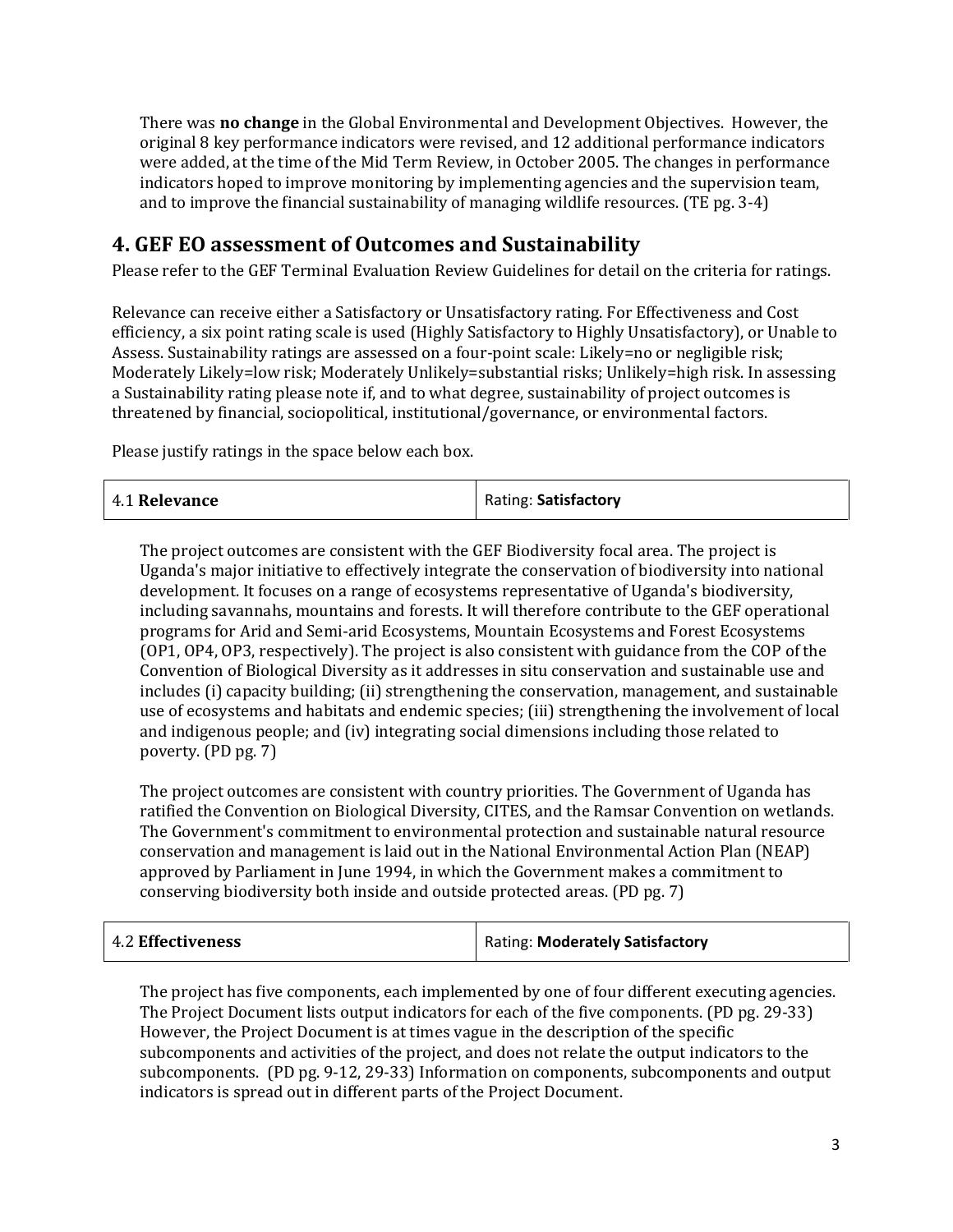The TE describes the project's main components and subcomponents, but does not explicitly list or respond to the output indicators prescribed by the project document. (TE pg. 5-8, 33-35) Instead, the TE reports project achievements based on the achievement of key performance indicators. Using the Project Document and the Terminal Evaluation, Table 1 summarizes the project's main components and subcomponents, the prescribed output indicators for these, and the TE's report of achievements of indicators, when possible.

#### **Table 1. Summary of Project Components, subcomponents, and outcome indicators** (TE pg. 5-8, 33- 35, 13-22, 49-61, PD pg. 29-33, and as reported.)

| <b>Component 1- Sustainable Wildlife Management, executed by the Uganda Wildlife Authority</b>                                                                                                                                                   |                                 |  |
|--------------------------------------------------------------------------------------------------------------------------------------------------------------------------------------------------------------------------------------------------|---------------------------------|--|
| Subcomponent 1 Capacity building for UWA to implement the Strategic Plan and the Protected Area<br>System Plan, including logistical support, equipment and civil works, staff housing and training,<br>renovation of UWA's Headquarters office. |                                 |  |
| Subcomponent 2 Development and implementation of UWA community management program to                                                                                                                                                             |                                 |  |
| address wildlife management issues outside the Protected Areas, including animal control,                                                                                                                                                        |                                 |  |
| establishment of community wildlife management areas, and improved use of wildlife resources.                                                                                                                                                    |                                 |  |
| Subcomponent 3 Enhancement of Protected Areas management, including support for increased park                                                                                                                                                   |                                 |  |
| patrols, monitoring of PAs, development and implementation of park management plans and annual                                                                                                                                                   |                                 |  |
| operations plans, staff training on data collection, conservation education, and acquisition of                                                                                                                                                  |                                 |  |
| equipment and vehicles.                                                                                                                                                                                                                          |                                 |  |
| Subcomponent 4 Rehabilitation and maintenance of Protected Areas rangers' outpost, existing roads;                                                                                                                                               |                                 |  |
| and headquarters office.                                                                                                                                                                                                                         |                                 |  |
| Subcomponent 5 Preparation of a plan to address issues of residents in or users of the Protected                                                                                                                                                 |                                 |  |
| Areas, including Mt. Elgon National Park, Katonga Wildlife Reserve, and Pian Upe Wildlife Reserve.                                                                                                                                               |                                 |  |
| This resettlement component was cancelled. During the course of the development of the Protected Areas                                                                                                                                           |                                 |  |
| System Plan (PASP), substantial community consultation and redrawing of boundaries enabled the                                                                                                                                                   |                                 |  |
| proposed PASP to avoid significant issues of resettlement in 19 of the total 22 Protected Areas. (TE pg. 7)                                                                                                                                      |                                 |  |
| <b>Output Indicators</b>                                                                                                                                                                                                                         | <b>Achieved</b>                 |  |
| • All National Parks and Wildlife Reserves have boundaries marked<br>and all genuine land titles identified are compensated by project<br>end.                                                                                                   | Partly achieved. (TE pg. 20)    |  |
| • Community Management piloted in at least 2 CWAs; 10 resource                                                                                                                                                                                   |                                 |  |
| programs; and 3 wildlife utilization schemes running by EOP                                                                                                                                                                                      | Not reported by TE.             |  |
| • Management plans developed and under implementation for<br>National Parks and Wildlife Reserves                                                                                                                                                | Partially achieved. (TE pg. 46) |  |
| • AOP developed and implemented every year within each Protected<br>Area                                                                                                                                                                         | Not reported by TE.             |  |
| • Cost-structure criteria of PA completed and accepted by YR1;<br>evidence of PA management according to criteria by EO YR2                                                                                                                      | Not reported by TE.             |  |
| • At least 1 conservation supported project each for another 5 PA<br>initiated by end of 5 years                                                                                                                                                 | Not reported by TE.             |  |
| • Tourism concession revenue improves 50% over baseline<br>2000/2001 then to grow 10% yearly                                                                                                                                                     | Not achieved. (TE pg. 12, 44)   |  |
| • Tourism number and revenue of Ugandan nationals increases over<br>2000/2001 baseline                                                                                                                                                           | Partly achieved. (TE pg. 2-3)   |  |
| • Gate revenue increases 50% over 2000/2001 stats by EO 1yr and<br>increases 5% per year after that                                                                                                                                              | Partly achieved. (TE pg. 21)    |  |
| • Revenue sharing scheme implemented in each revenue generating<br>Protected Area                                                                                                                                                                | Achieved. (TE pg. 20)           |  |

• By end of 2nd year no staff retained with three consecutive  $\blacksquare$  Not reported by TE.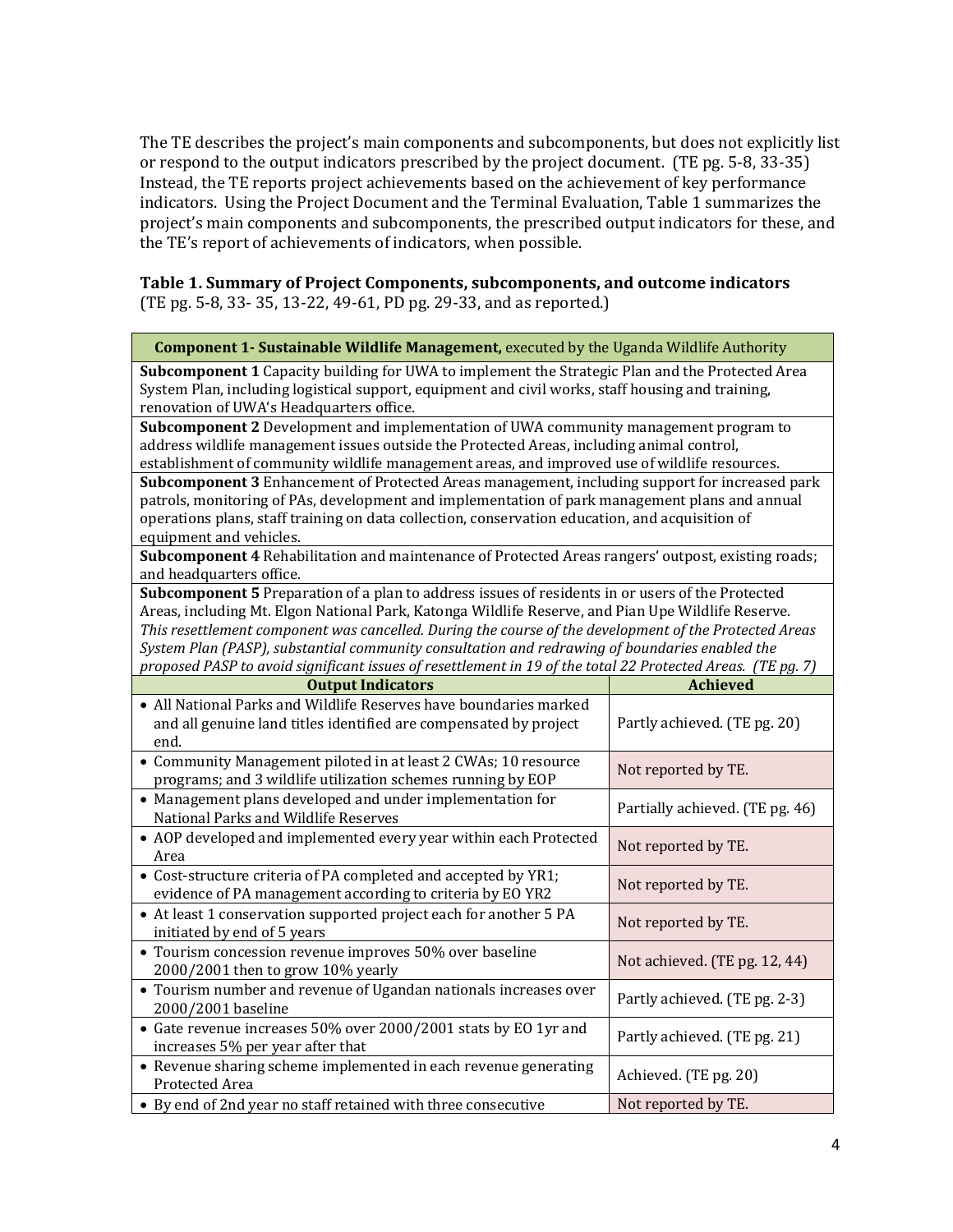| warnings of non-performance.                                                                                                                                                                          |                                          |  |
|-------------------------------------------------------------------------------------------------------------------------------------------------------------------------------------------------------|------------------------------------------|--|
| • Annual review of the contribution of operational initiatives to UWA                                                                                                                                 | Not reported by TE.                      |  |
| strategic objectives.                                                                                                                                                                                 |                                          |  |
| • New cost-effective management criteria/ strategies devised and<br>adopted over 5 years                                                                                                              | Not reported by TE.                      |  |
| <b>Component 2- Environmental Conservation Education, executed by the Uganda Wildlife Education</b>                                                                                                   |                                          |  |
| Centre                                                                                                                                                                                                |                                          |  |
| Subcomponent 1 Carrying out an IEC campaign through teacher education programs, development of                                                                                                        |                                          |  |
| conservation education materials, and visits to schools and children in remote areas.                                                                                                                 |                                          |  |
| Subcomponent 2 Construction within UWEC facilities of natural open air exhibits of the three major                                                                                                    |                                          |  |
| ecosystems of rainforest, savannah, and wetland, b access roads, staff accommodation, and a child                                                                                                     |                                          |  |
| discovery center.                                                                                                                                                                                     |                                          |  |
| Subcomponent 3 Implementation of an animal welfare and rehabilitation program to comply with                                                                                                          |                                          |  |
| CITES, through improvement of veterinary facilities and care of wildlife.                                                                                                                             |                                          |  |
| Subcomponent 4 Development a plan to strengthen the institutional structure, management, and                                                                                                          |                                          |  |
| capitalization of UWEC.<br><b>Output Indicators</b>                                                                                                                                                   | <b>Achieved</b>                          |  |
| • Wildlife Conservation Education (WCE) curriculum and materials                                                                                                                                      |                                          |  |
| developed with Ministry of Education by year 2 and integrated into                                                                                                                                    | Achieved. (TE pg. 2-3)                   |  |
| Primary education                                                                                                                                                                                     |                                          |  |
| • School child residential education program completed and                                                                                                                                            |                                          |  |
| operational by year 3                                                                                                                                                                                 | Achieved. (TE pg. 55-56)                 |  |
| • Three major exhibits (Rhino, Kidepo and Lake Mburo eco zone)                                                                                                                                        |                                          |  |
| and 5 minor exhibits completed by year 4                                                                                                                                                              | Partly achieved. (TE pg. 23              |  |
| • Second Chimpanzee rehabilitation site established and populated                                                                                                                                     | Uncertain. (TE pg. 55)                   |  |
| • Funding from new sources increases over 5 years                                                                                                                                                     | Not reported in TE.                      |  |
| • Partnerships with agencies (NEMA) and donor program<br>established                                                                                                                                  | Achieved. (TE pg. 24)                    |  |
| <b>Component 3- Tourism Framework Development</b> , executed by the Ministry of Tourism, Trade and<br>Industry                                                                                        |                                          |  |
| Subcomponent 1 Development of the tourism sector through: (a) establishment of a sustainable                                                                                                          |                                          |  |
| tourism policy and enabling legislation; (b) establishment of a licensing and registration system for                                                                                                 |                                          |  |
| operators within the sector; (c) compiling of accurate statistics on the sector; and (d) training of MTTI's                                                                                           |                                          |  |
| staff in human resources.                                                                                                                                                                             |                                          |  |
| Subcomponent 2 Capacity building for the Wildlife Department in the MTTI through acquisition of                                                                                                       |                                          |  |
| equipment and staff training.                                                                                                                                                                         |                                          |  |
| <b>Output Indicators</b><br>• Tourism Policy adopted and enabling legislation enacted                                                                                                                 | <b>Achieved</b><br>Achieved. (TE pg. 52) |  |
| • Reliable and valid statistics on tourism                                                                                                                                                            | Activity dropped.                        |  |
| • Licensing and registration of all major service providers                                                                                                                                           | Partly achieved. (TE pg. 52-54)          |  |
| • Higher quality graduates from tourism training institutes                                                                                                                                           | Partly achieved. (TE pg. 52-54)          |  |
| • Compilation of statistics and obligatory presentation of those to                                                                                                                                   |                                          |  |
| treaty conference                                                                                                                                                                                     | Achieved. (TE pg. 52-54)                 |  |
| <b>Component 4 Preserve the Cultural Heritage of Uganda</b> , executed by the Department of Antiquities                                                                                               |                                          |  |
| and Museums.                                                                                                                                                                                          |                                          |  |
| Subcomponent 1 Strengthening of the Department of Antiquities and Museums through: (a)                                                                                                                |                                          |  |
| renovation and maintenance of its current buildings; (b) refurbishment of museums; (c) establishment                                                                                                  |                                          |  |
| of a heritage trail in Fort Portal; (d) construction of a facility to house a cultural center in Kabale; (e)                                                                                          |                                          |  |
| development of a country wide cultural historic sites register and database; (f) development of pilot<br>cultural sites; and (g) training of DAM's staff in visitor management and museum operations. |                                          |  |
| <b>Output Indicators</b>                                                                                                                                                                              | <b>Achieved</b>                          |  |
|                                                                                                                                                                                                       |                                          |  |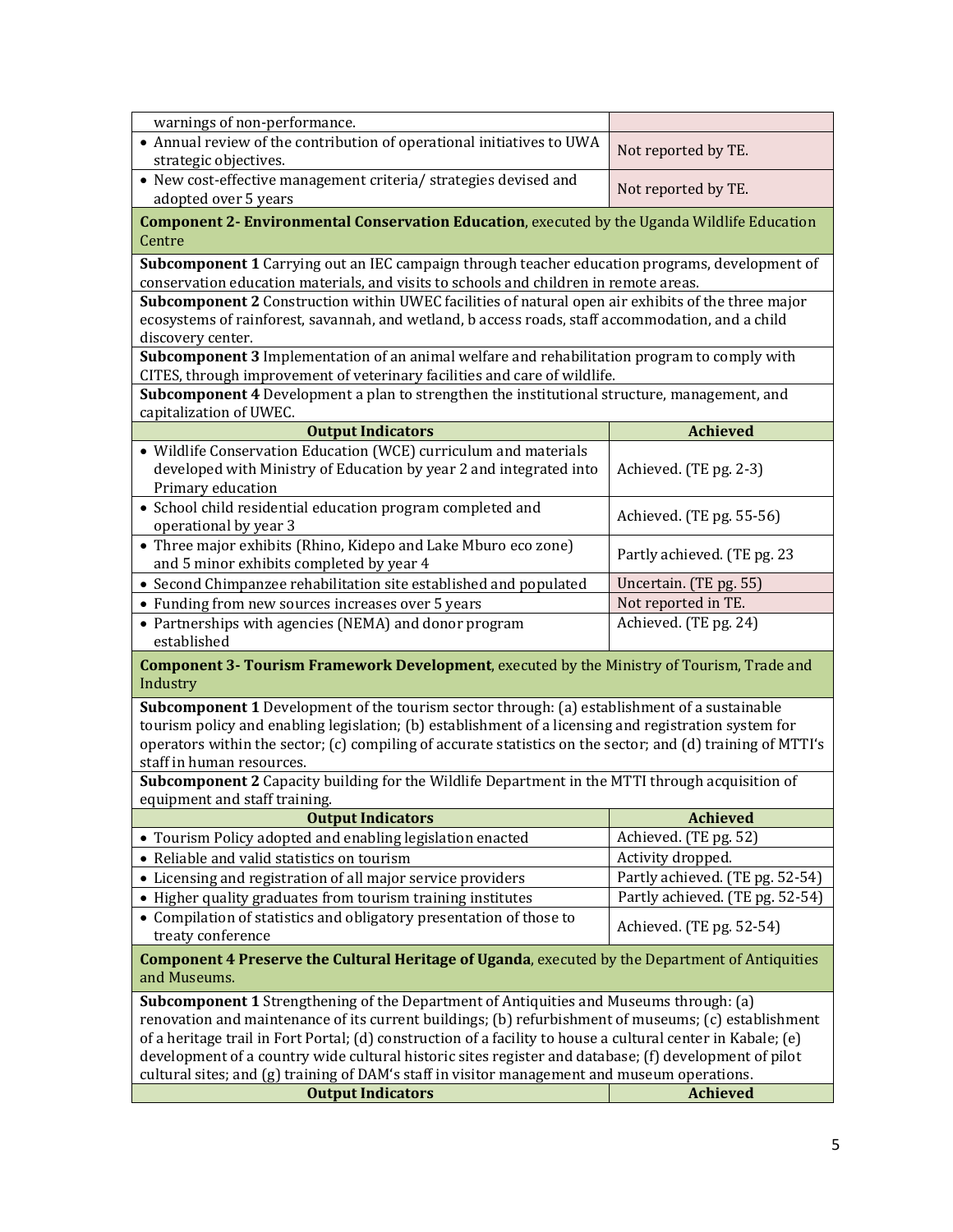| • At least two important antiquarian sites outside of Kampala<br>developed for visitation                               | Not achieved. (TE pg. 58-59) |  |
|-------------------------------------------------------------------------------------------------------------------------|------------------------------|--|
| • A steady increase in visitation numbers to the National Museum in<br>Kampala from its early post renovation baseline. | Not achieved. (TE pg. 58-59) |  |
| <b>Component 5 - Project Coordination</b> , provided by the project's Project Coordination Unit                         |                              |  |
| <b>Output Indicators</b>                                                                                                | <b>Achieved</b>              |  |
| • Decrease in # of action items returned from TM due to inadequacy                                                      | Achieved. (TE pg. 60-61)     |  |
| • All monitoring missions adequately prepared; quarterly reports to<br>TM within 2 weeks of quarter close               | Achieved. (TE pg. $60 - 61$  |  |
| • Number of complaints from project IA's decreases over 5 years                                                         | Not reported in TE.          |  |

From Table 1, it may be concluded that:

- the project's original output indicators, as listed in the Project Document, are not accurate indicators with which to judge the achievement of the project subcomponents
- the TE does not use the project's original output indicators to determine project effectiveness
- the TE does not list or acknowledge the Project Document's output indicators

The TE summarizes the main achievements and discusses the weaknesses of the project in general, and does not systematically measure achievements against a list of expected objectives or results, nor as a set of subcomponents for each main component. (TE pg. 14-20) Regarding the Sustainable Wildlife Management component, the TE reports that the Protected Area System Plan was implemented, management of protected areas improved, infrastructure and resources of staff and rangers improved, and there were beneficial community engagement activities. But many of the expected project outputs were not achieved.

The Environmental Conservation Education component was successful in implementing an official education curriculum and reaching many more students and teachers than originally targeted, and also in developing the infrastructural and financial sustainability of Uganda's Wildlife Education Centre. But the TE makes no mention of the project's animal welfare and rehabilitation program, or of the planned natural open air exhibits.

The Tourism Framework Development Component was successful in developing policies and enacting legislation for Uganda's tourism infrastructure, but it seems it was unsuccessful in training tourism operators, developing a statistics program, and licensing and registering all major service providers.

Regarding the fourth component, Preserving the Cultural Heritage of Uganda, there is evidence that the two output indicators specified by the Project Document were not achieved. However, the TE reports that several achievements under this component contributed to the long-term protection of Ugandan cultural heritage and helped achieve the development objective of sustaining and managing cultural assets. (TE pg. 18) These achievements include upgrading the National Museum in Kampala, the development of 10 sites for regional museums, the implementation of the Fort Portal and Kabarole trails (though these were not completed), and development of tourism promotion materials. (TE pg. 18)

The Project Document lists 8 key performance indicators that would measure the progress in achieving the environmental and development objectives. (PD pg. 5) These key performance indicators were revised and expanded into 20 key performance indicators after the Mid Term Review, in an effort to provide more effective indicators, to improve project results. (TE pg. 4)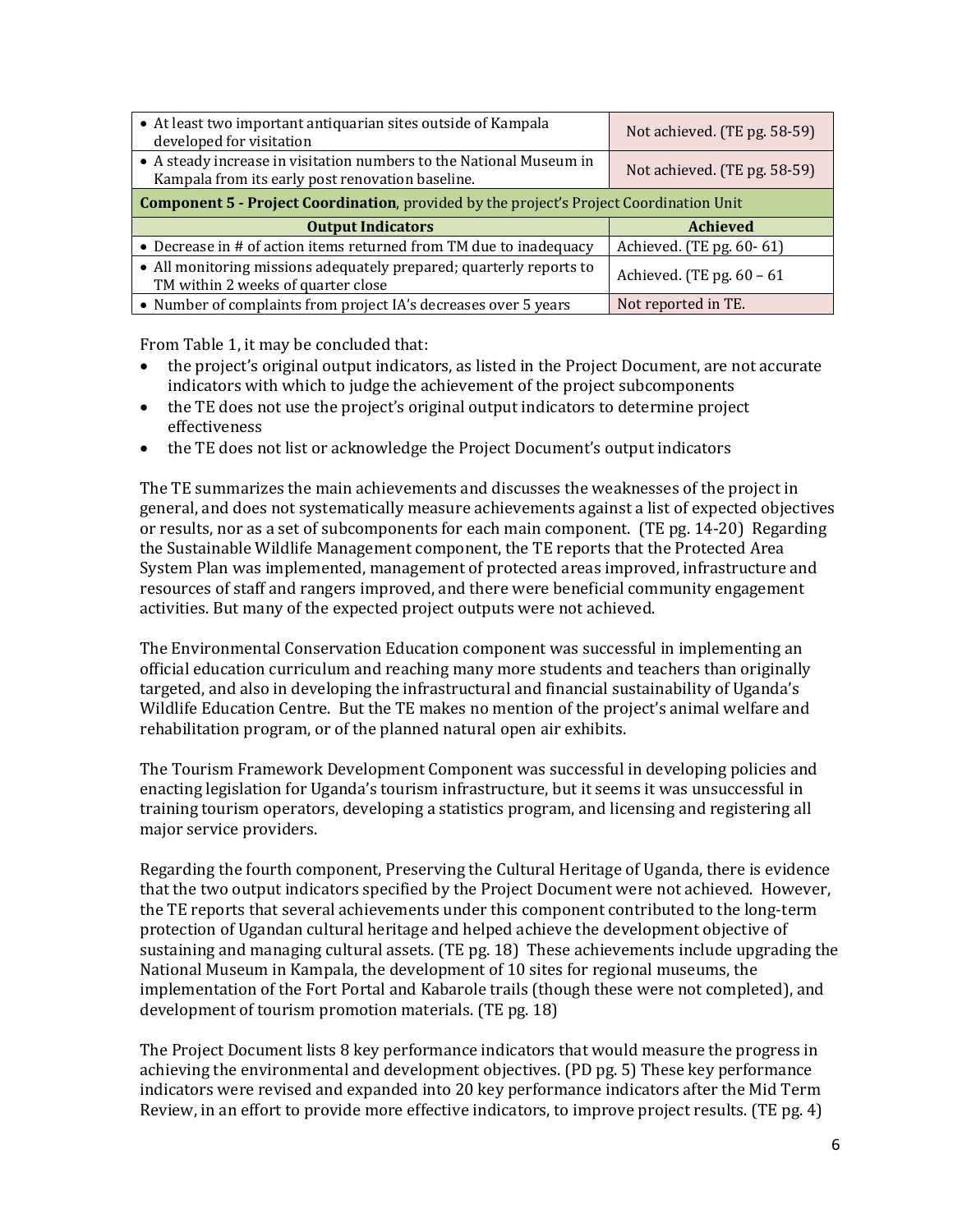The original and revised indicators, and the project's achievement of these, are listed in **Table 2.**

**Table 2. Original and Revised Key Performance Indicators, including responsible Executing Agency, and Project Achievement. (**TE pg. 2,3, viii-xi, 15) UWA- Uganda Wildlife Authority. UWEC- Ugandan Wildlife Education Centre, MTTI- Ministry of Trade Tourism and Industry, DAM – Department of Antiques and Museums.

| <b>Original Indicator</b>                                                                                                                          | <b>Revised /New Indicator</b>                                                                           | <b>Agency</b> | Achieved? |
|----------------------------------------------------------------------------------------------------------------------------------------------------|---------------------------------------------------------------------------------------------------------|---------------|-----------|
| 1. Revenue generation at UWA<br>increases to 6.0bn Ugandan Shillings by<br>the 5th year                                                            | Target achieved by Mid Term Review.<br>New target: 10bn Ug. Shillings                                   | <b>UWA</b>    | 157%      |
| 2. Poaching of key species in patrol area<br>reduced from initial baseline.                                                                        | Indicator deleted. (Poaching<br>reductions would be reflected in<br>Indicator 3.)                       |               |           |
| 3. Population numbers of key mammal<br>species in Queen Elizabeth, Murchison<br>Falls, Kidepo conservation areas<br>increase by 5% within 5 years. | Proportion of Protected Areas with<br>evidence of increased population of key<br>mammal species is 100% | <b>UWA</b>    | 100%      |
| 4. Communities are satisfied with UWA<br>response to problem animals.                                                                              | Number of Protected Areas with<br>significant community use/access<br>reduced to 0.                     | <b>UWA</b>    | 89%       |
| 5. Approx. 120,000 visitors/year,<br>including 80,000 students visits to<br>Uganda Wildlife Education Centre.                                      | Approx. 200,000 visitors/yr to<br>Protected Areas.                                                      | <b>UWEC</b>   | 71%       |
| 6. Ministry of Education adopts Wildlife<br>Conservation Education into primary<br>school education in Uganda by EOP.                              | Target achieved by Mid Term Review.                                                                     | <b>UWEC</b>   | 100%      |
| 7.40% of primary schools receive<br><b>Wildlife Conservation Education</b><br>material by project end.                                             | Target achieved by Mid Term Review.                                                                     | <b>UWEC</b>   | 100%      |
| 8. Accurate and reliable information<br>about Uganda's tourist potential is<br>established.                                                        | Indicator deleted.                                                                                      |               |           |
|                                                                                                                                                    | 9. UWA own revenue generation as<br>proportion of recurrent costs.                                      | <b>UWA</b>    | 77%       |
|                                                                                                                                                    | 10. US \$1 million UWA Reserve Fund<br>Revenues available.                                              | <b>UWA</b>    | 570%      |
|                                                                                                                                                    | 11. UWEC owns 110% of its revenues<br>as proportion of recurrent costs                                  | <b>UWEC</b>   | 86%       |
|                                                                                                                                                    | 12. Tourism policy adopted and<br>enabling legislation enacted.                                         | <b>MTTI</b>   | 100%      |
|                                                                                                                                                    | 13. National registry for all antiquities<br>and monuments developed.                                   | <b>DAM</b>    | 100%      |
|                                                                                                                                                    | 14.10 cultural sites gazetted or<br>developed                                                           | <b>DAM</b>    | 200%      |
|                                                                                                                                                    | 15. UWA Central recurrent costs as<br>proportion of total recurrent costs.<br>Target = $30%$            | <b>UWA</b>    | $100 + %$ |
|                                                                                                                                                    | 16.100% UWA boundaries demarcated<br>in PA system                                                       | <b>UWA</b>    | 80.6%     |
|                                                                                                                                                    | 17.100% of UWA field staff housed<br>adequately on site.                                                | <b>UWA</b>    | 50%       |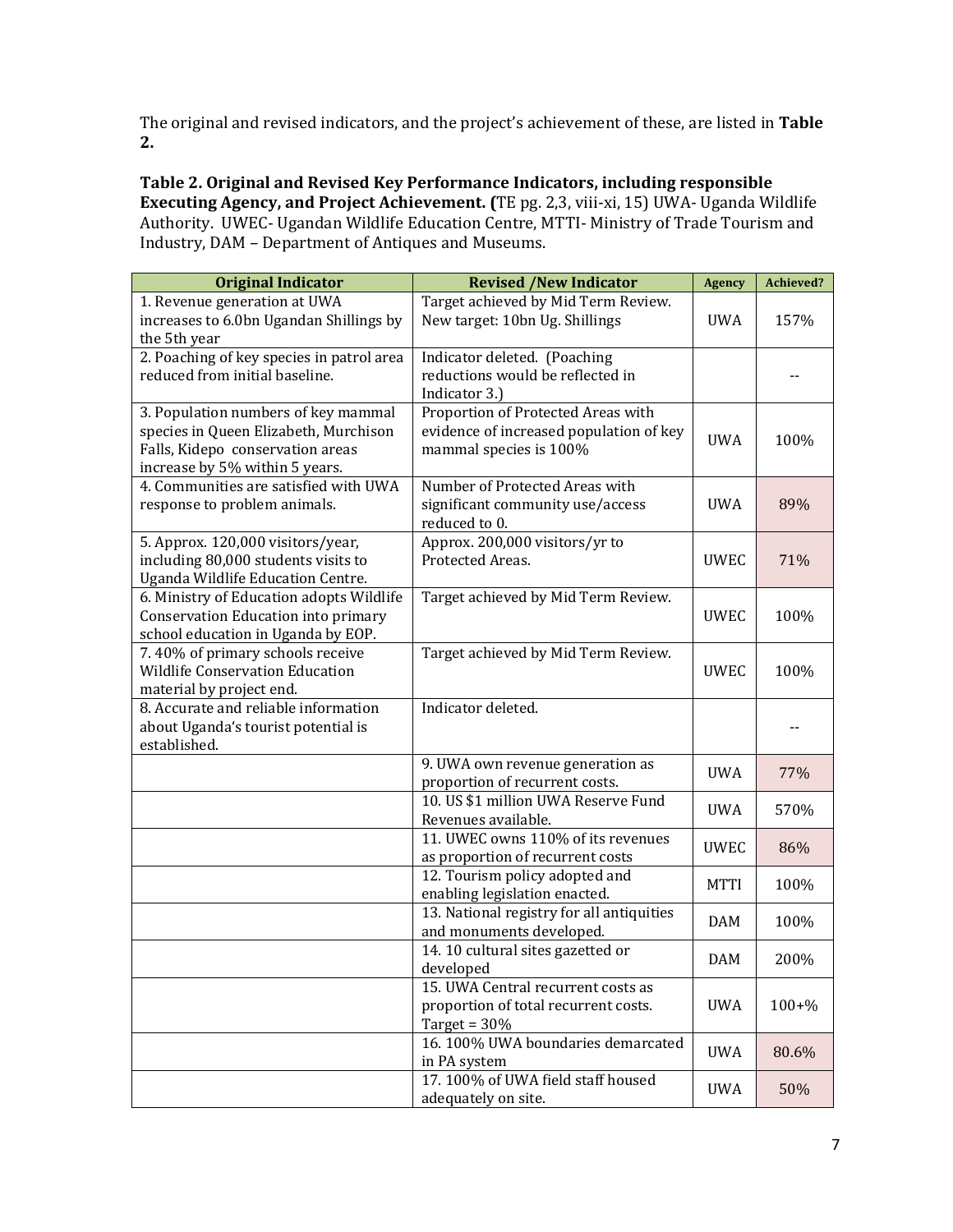| 18.250,000 UWEC visitors/yr                          | <b>UWEC</b> | 85%  |
|------------------------------------------------------|-------------|------|
| 19. US \$1 million capital in UWEC<br>Endowment Fund | <b>UWEC</b> | 92%  |
| 20. Tourism Development Fund levies<br>revenues      | <b>MTTI</b> | 100% |

Out of the 20 final performance indicators listed in Table 2, 2 were cancelled, 8 were partially achieved, 6 were successfully achieved and met expectations, and 4 were achieved successfully and exceeded expectations. Thus, both the environmental and development objectives were successfully met.

According to information present and absent in the TE, it seems that the project did not achieve many of its expected outcomes, but did achieve most of its key performance indicators. The TE lists substantial project achievements, including improved environmental conditions, institutional strengthening, and increased financial sustainability. (TE pg. 20) There were shortcomings in achievement of expected outcomes, thus project effectiveness is rated as moderately satisfactory.

| Rating: Moderately Satisfactory |
|---------------------------------|
|                                 |

Project implementation was significantly delayed, due to security issues at some parks, lack of access to funds on a timely basis, political interests that interfered in the procurement process, and a long delay time between the project preparation (2002) and the commencement of activities (2008), by which time the costs of many project activities had substantially increased. (TE pg. 8) The project required a two and a half year extension, and still many components were not achieved.

The TE explains that, while project costs did increase due to procurement delays, the costs of construction were highly underestimated at project preparation, and that despite the high costs, project activities were at least partially achieved at very low costs. (TE pg. 19) In one example, the TE states that the estimated cost of completing 100% of the housing target was UgSh 87 billion, but that the project fulfilled 50% of this target with only UgSh 24 billion, or 28% of estimated resources. These numbers suggest either very poor planning, or inconsistent financial measuring.

The project did increase the number of visitors, and thus the revenue available to the Uganda Wildlife Authority and the Uganda Wildlife Education Center. The TE speculates that the rate of return on investment could be as high as 17%. (TE pg. 19)

| 4.4 Sustainability | <b>Rating: Moderately Unlikely</b> |
|--------------------|------------------------------------|
|--------------------|------------------------------------|

The TE concludes that there is good evidence for sustainability of development and global environment outcomes, and thus rates the risks to sustainability as moderate. (TE pg. 23) But the TE also states that "it is really not possible to confirm that long-term conservation of biodiversity was ensured. In the short-term, improved capacity at UWA and marking boundaries has improved the prospects for biodiversity in the face of competing economic pressures." (TE pg. 19) It is clear that many significant risks remain, therefore sustainability is rated moderately unlikely.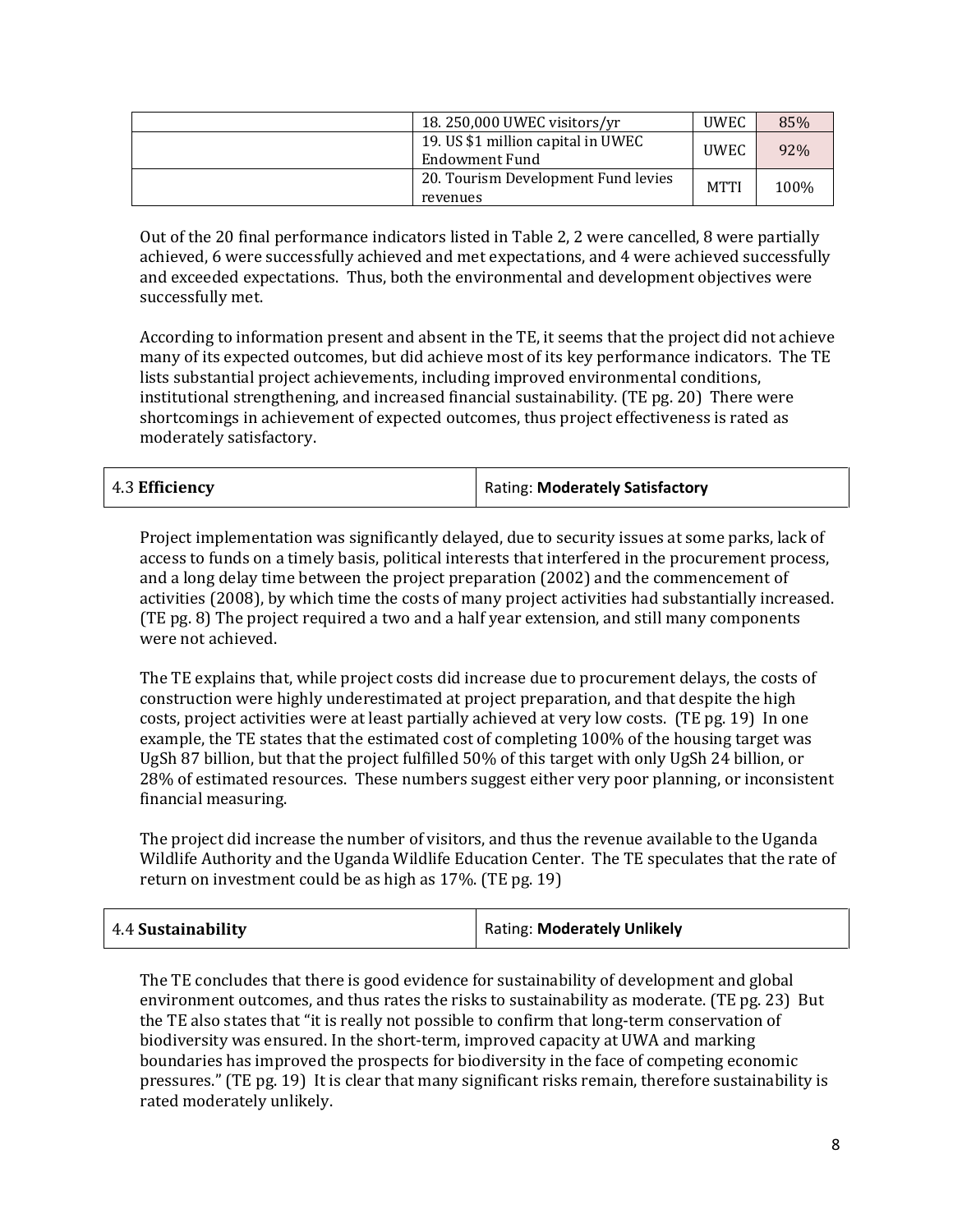#### **Risks to the sustainability of project outcomes is assessed along the following 4 dimensions:**

**Financial Risks –(Moderately Unlikely)** The project has contributed significantly to the financial sustainability of the Uganda Wildlife Authority (UWA), the Uganda Wildlife Education Centre (UWEC), and many Protected Area parks and reserves. UWA successfully built up its reserve fund to \$5.7 million, which will provide some flexibility in the event of poor-revenue years and increase the sustainability of its operations. (TE pg. 18, 23) The TE reports that the ongoing activities of the Ministry of Tourism, Trade and Industry are adequately covered through internal budget allocations, and that UWEC is ensured financial sustainability through a combination of ongoing gate revenues and establishment of a small endowment fund to cope with revenue volatility. (TE pg. 13) The TE lists the following advances toward financial sustainability:

- The Public –Private partnership model has demonstrated benefits for both conservation and business, appears likely to lead to financial sustainability of wildlife reserves which had been viewed as a liability by both local communities and local governments. The Ziwa Rhino sanctuary on private land is quite promising. The partnership in managing Kabwoya Wildlife Reserve has resulted in an increase in wildlife populations. (TE pg. 23-24)
- Concession management for tourism facilities in the parks improved. New concession agreement templates were prepared with favorable terms for UWA and indeed new concessions were implemented. Although the old agreements with unfavorable clauses like the "exclusion zone" remain in force. (TE pg. 24)

However, the TE reports that, at the close of the project, there were no donors active in the tourism sector, and that financial risks posed by securing threats remained high. (TE pg. 11) Although the project has significantly advanced the capacity of Ugandan wildlife institutions to finance themselves, there are still significant risks that affect long term sustainability.

**Socio-political Risks –(Moderately Unlikely)** Security issues prevented the protected area boundary marking of 279 km out of 1,436 km planned. (TE pg. 7, 17) Local security negatively impacted project implementation at Murchison Falls National Park, Kidepo National Park, and Bokora-Matheniko Wildlife Reserve, and there was a resulting severe

decline in visitors. (TE pg. 11, 36) The TE includes the following report from the UWA: "The project was borne at a time when there were security threats in most of protected areas. In Murchison Falls National Park, the Lord's Resistance Army insurgency had been ongoing for years with negative impacts on both the tourists and the wildlife… Bitter memories of the attack on Bwindi killing several tourists and a UWA staff were still vivid. Allied Democratic Forces …[affected] Semliki National Park, Rwenzori National Park, Queen Elizabeth National Park, Kibale National Park and Toro Semliki Wildlife Reserve. These armed conflicts within and around protected areas meant a fresh look at the law enforcement operations of the organization. A special force (SWIFT) comprising the UWA rangers and Uganda Peoples Defense Forces (UPDF) was created to combat these threats and ensure the safety of visitors and wildlife." (TE pg. 46)

Declines in visitors affect park revenue, and thus security issues affect the financial stability of the project. The project improved security issues in some parks, and as a result, roads and trails opened, customer care enhanced, and technological tools (e.g friend-a-gorilla internetbased project) increased the financial sustainability of UWA. (TE pg. 23) It seems security issues remain a threat to project sustainability, particularly in some areas.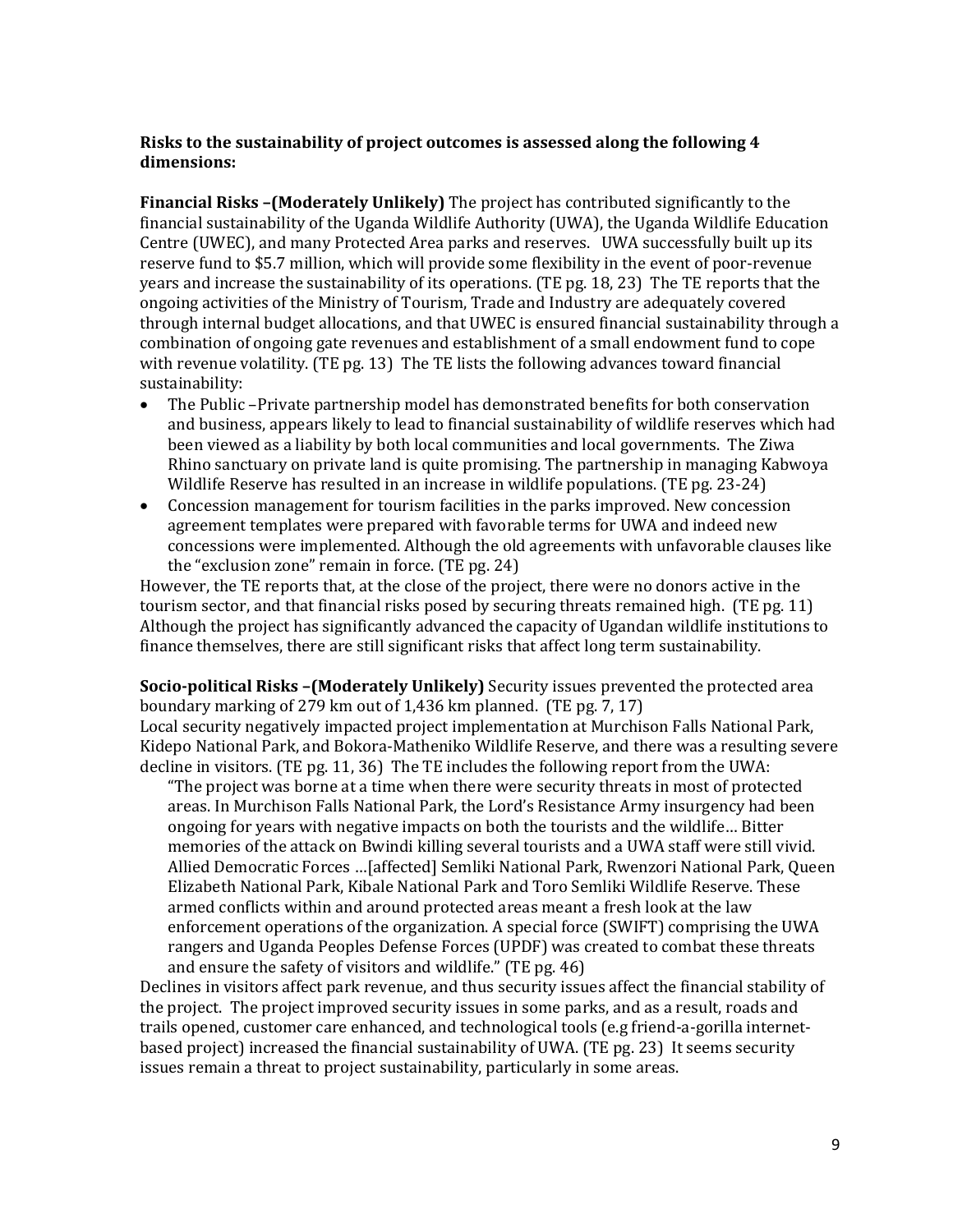**Environmental Risks- (Moderately Likely)** The TE reports communities neighboring parks now tangible benefits through revenue sharing and tourism developments, which increases the willingness and success of park rangers to help manage problem animals, curb encroachment and poaching. Perhaps as a direct result, the TE reports that the environmental situation has improved, and that giraffe, mountain gorillas, elephants, buffaloes, hippo, Ugandan kob and other species' populations have increased and sightings of ostrich, kudus, and cheetah have been more frequent. (TE pg. 24) The TE points out that disease outbreaks (ebola, anthrax, SARS, Avian Flu) are a recurring threat in this area, one that executing agencies must be highly adaptive to address as situations arise. (TE pg. 11) Perhaps the greatest environmental risk is oil exploration, mentioned very briefly in the TE. Oil exploration is occurring next to seven national parks and seven wildlife reserves. The TE reports that UWA is monitoring the impacts of oil exploration, but that it is unclear whether mitigation measures are adequate. (TE pg. 24) If oil is found in this economically poor, governmentally weak region, the environmental risks will be very high.

**Institutional Risks – (Moderately Unlikely)** The TE reports that during project implementation, high level political interference and/or inaction frequently created prolonged project risks. One example of this was the UWA Board's interference in the procurement process, its replacement with an "illegitimate" board, and the lack of a permanent Board by project end. (TE pg. 8, 12, 13, 23) These risks required ongoing mitigation responses from project implementing agencies, especially from the Uganda Wildlife Authority. There were slow internal mechanisms for redress or correction of these problems. (TE pg. 10, 11) Three major cases of political interference occurred throughout the life of the project which adversely affected implementation progress and effectiveness: a) attempted de-gazettement of the Pian Upe protected area to accommodate foreign investment in cattle ranching; b) tacit government support of encroachment by the Basongora cattle keepers in Queen Elizabeth (QE) National Park; and c) appointment in 2010 of an illegal UWA Board and its subsequent firing of all senior staff. (TE pg. 26)

However, the TE reports the following project achievements that mitigate institutional risks:

- The capacity to undertake wildlife surveys and environmental monitoring was enhanced. The UWA itself has a core cadre of trained and experienced staff both in the field and at its headquarters to the extent that even when there was a disruption in governance at the top, the institution remained largely stable. Field staff have been able to carry on and provide continuity in UWA operations. (TE pg. 23)
- The project developed and embedded a corporate culture for operations that espouses planning, accountability and results-oriented performance based on periodic 3 tier appraisals with reward systems. (TE pg. 23)
- There is increased positive visibility of the Uganda Wildlife Authority in Uganda and beyond. The UWA is a major employer and a catalyst for investment in the tourism sector and in rural areas neighboring the PAs. UWA is present at International Trade Fairs, International Conventions and meetings e.g., IUCN, Parks Congress. (TE pg. 23)
- Boundaries for almost all PAs were clearly marked, which is an important step to checking encroachment. Other management infrastructure is in place including workshops for vehicle maintenance, offices and accommodation. (TE pg. 24)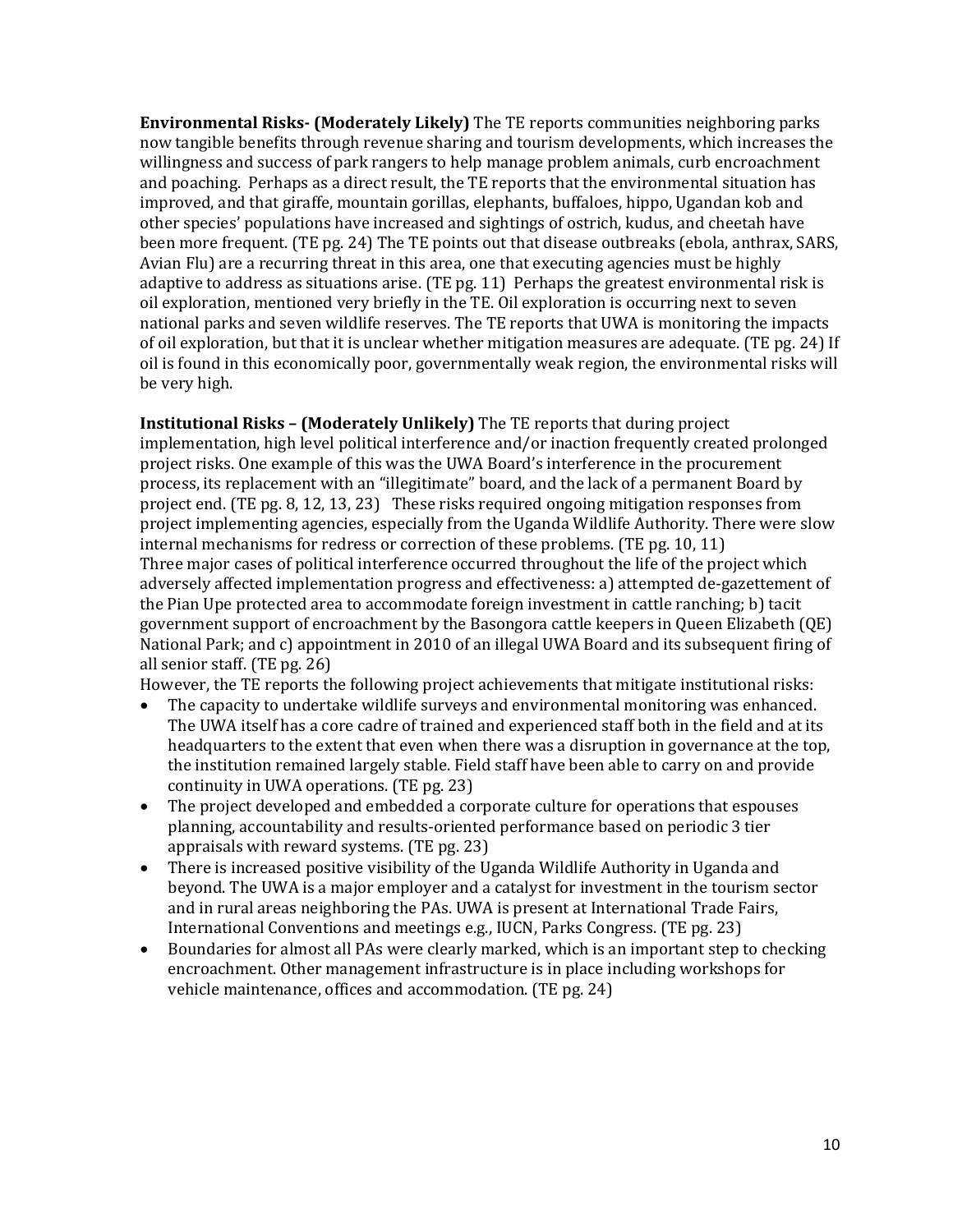#### **5. Processes and factors affecting attainment of project outcomes**

5.1 Co-financing. To what extent was the reported co-financing essential to the achievement of GEF objectives? If there was a difference in the level of expected co-financing and actual co-financing, then what were the reasons for it? Did the extent of materialization of co-financing affect project's outcomes and/or sustainability? If so, in what ways and through what causal linkages?

Funding from this project was expected to come from the GEF, the World Bank, and the Government of Uganda. The Government of Uganda failed to provide its promised funding, and the shortfall was made up by the World Bank. There was no other co-financing in this project.

5.2 Project extensions and/or delays. If there were delays in project implementation and completion, then what were the reasons for it? Did the delay affect the project's outcomes and/or sustainability? If so, in what ways and through what causal linkages?

Project implementation was delayed with a slow start, and severe implementation challenges. The completion date was extended by two and a half years. The implementation delays were due to security issues in some parks, lack of availability of counterpart funds on a timely basis, severe political interference by government actors and subsequent procurement delays. (TE pg. 8, 26)

Five years elapsed between project preparation, when original project costs were estimated, and project implementation, when construction of UWA infrastructure actually started. As a result, the costs of cement, steel and other construction materials increased substantially, and thus the project could not be completed as envisioned, due to lack of funds. (TE pg. 8) Government corruption in the UWA Board also caused significant procurement delays. (TE pg. 26)

5.3 Country ownership. Assess the extent to which country ownership has affected project outcomes and sustainability? Describe the ways in which it affected outcomes and sustainability, highlighting the causal links:

The TE reports that this project was in line with country priorities, and with the goals of Uganda's National Environmental Action Plan. However, evidence in the TE suggests that not all levels of government supported this project or enabled its implementation. The government did not meet its obligation for counterpart funding: \$3 million was promised, but zero was delivered. The government also did not increase funding to the Tourism and Wildlife sector, despite the increasing tourism revenue.

During implementation, there were significant problems with government interference and illegitimate actions that negatively affected the project. Government actors attempted degazettement of the Pian Upe protected area to accommodate foreign investment in cattle ranching, supported encroachment by the Basongora cattle keepers in Queen Elizabeth National Park, falsely imprisoned UWA rangers and staff, appointed an illegal UWA Board, and fired all of UWA senior staff. (TE pg. 26)

It seems the commitment and ownership from the Uganda Wildlife Authority, and the Uganda Wildlife Education Centre, were quite high. We can conclude that country ownership was not uniform, and that a severe lack of investment with the goals and outcomes of the project from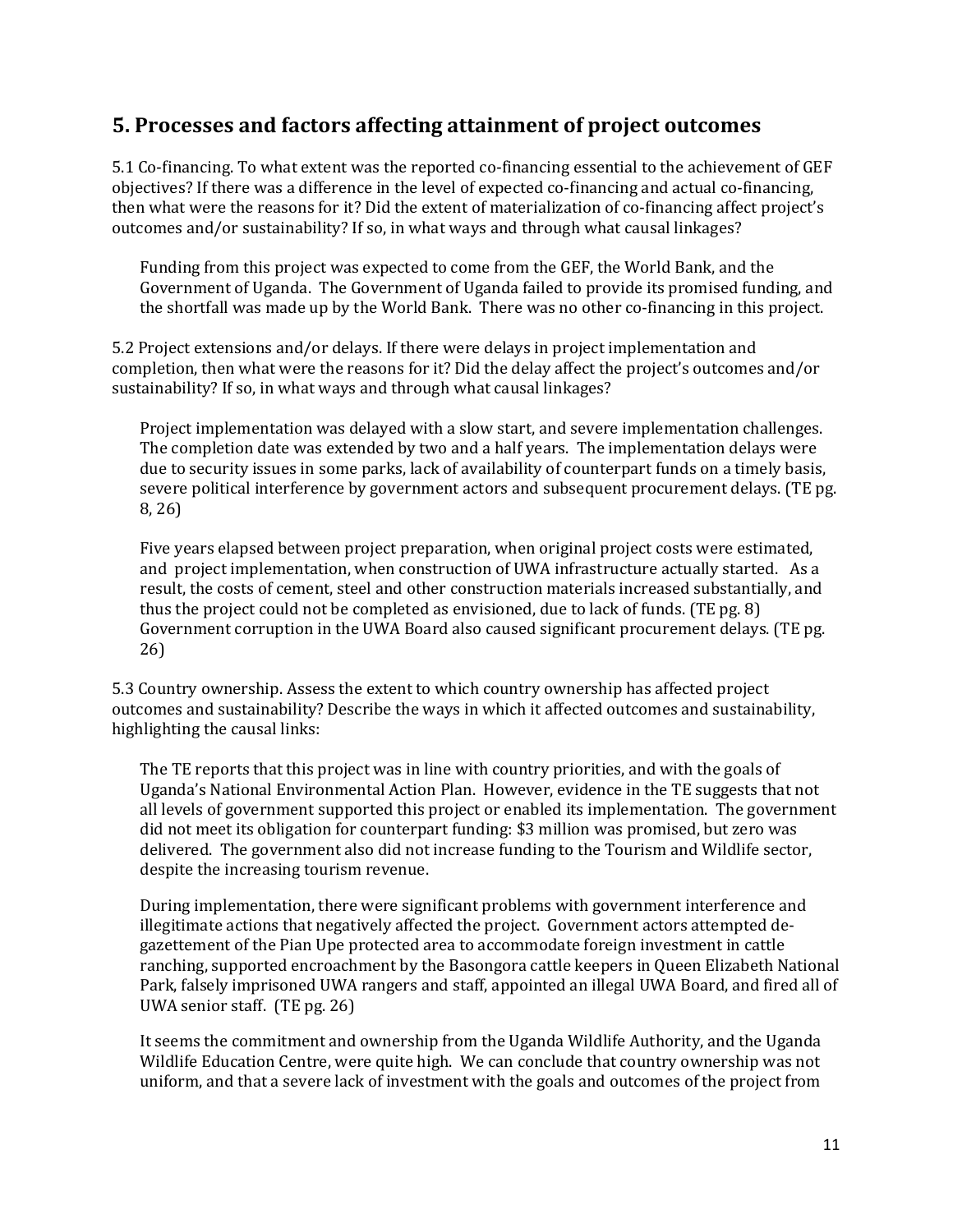some government sectors severely delayed the project, inhibited the completion of project components, and presents a serious risk to the sustainability of project achievements.

#### **6. Assessment of project's Monitoring and Evaluation system**

Ratings are assessed on a six point scale: Highly Satisfactory=no shortcomings in this M&E component; Satisfactory=minor shortcomings in this M&E component; Moderately Satisfactory=moderate shortcomings in this M&E component; Moderately Unsatisfactory=significant shortcomings in this M&E component; Unsatisfactory=major shortcomings in this M&E component; Highly Unsatisfactory=there were no project M&E systems.

Please justify ratings in the space below each box.

| 6.1 M&E Design at entry | Rating: Moderately Unsatisfactory |
|-------------------------|-----------------------------------|
|                         |                                   |

The TE reports that the project's M&E design at entry was weak. (TE pg. 11) The M&E design did not link either performance indicators or output indicators to project objectives- this is visible in Table 1 and 2 of this document. The project's original 8 performance indicators were substantially revised after the Mid Term Evaluation, as they did not accurately measure project achievement of the environmental and development objectives.

The Project Document calls for internal monitoring by the project, external monitoring by IDA, and an independent annual review that would include an evaluation of project implementation progress and financial management aspects of project implementation. (PD pg. 57) The Project Document does not provide a specific budget for M&E activities (PD pg. 47) The Project Document does call for Annual Financial Statements and Project Progress Reports, but does not specify due dates or responsible parties for these. (PD pg. 50) There is no time frame for M&E activities specified.

| 6.2 M&E Implementation | Rating: Moderately Satisfactory |
|------------------------|---------------------------------|
|------------------------|---------------------------------|

The TE reports that the revised set of key performance indicators were established with baseline data, and captured the sustainability issues of the development objectives, but that these could have "more explicitly captured the improvement of cost effectiveness of the management of cultural and wildlife assets." (TE pg. 11)

According to the TE, each executing agency (MTTI, UWA, UWEC, DAM) was individually responsible for its respective M&E reporting. (TE pg. 11) There seem to have been lessons learned, reported, and applied throughout project implementation, and that monitoring data were essential to decision-making. (TE pg. 10-11) A UWA, M&E relied on a custom-developed system through bilateral assistance during the earlier ICB-PAMSU period. (TE pg. 12)

It seems there was an M&E system in place, and that the information provided by the M&E system was used to improve and adapt project performance. The Mid Term Review resulted in improvements to the project. However, each executive agency followed their own M&E systems, and there is no evidence that an independent evaluation was performed, or that the prescribed annual reviews were performed. With the information available, it seems there were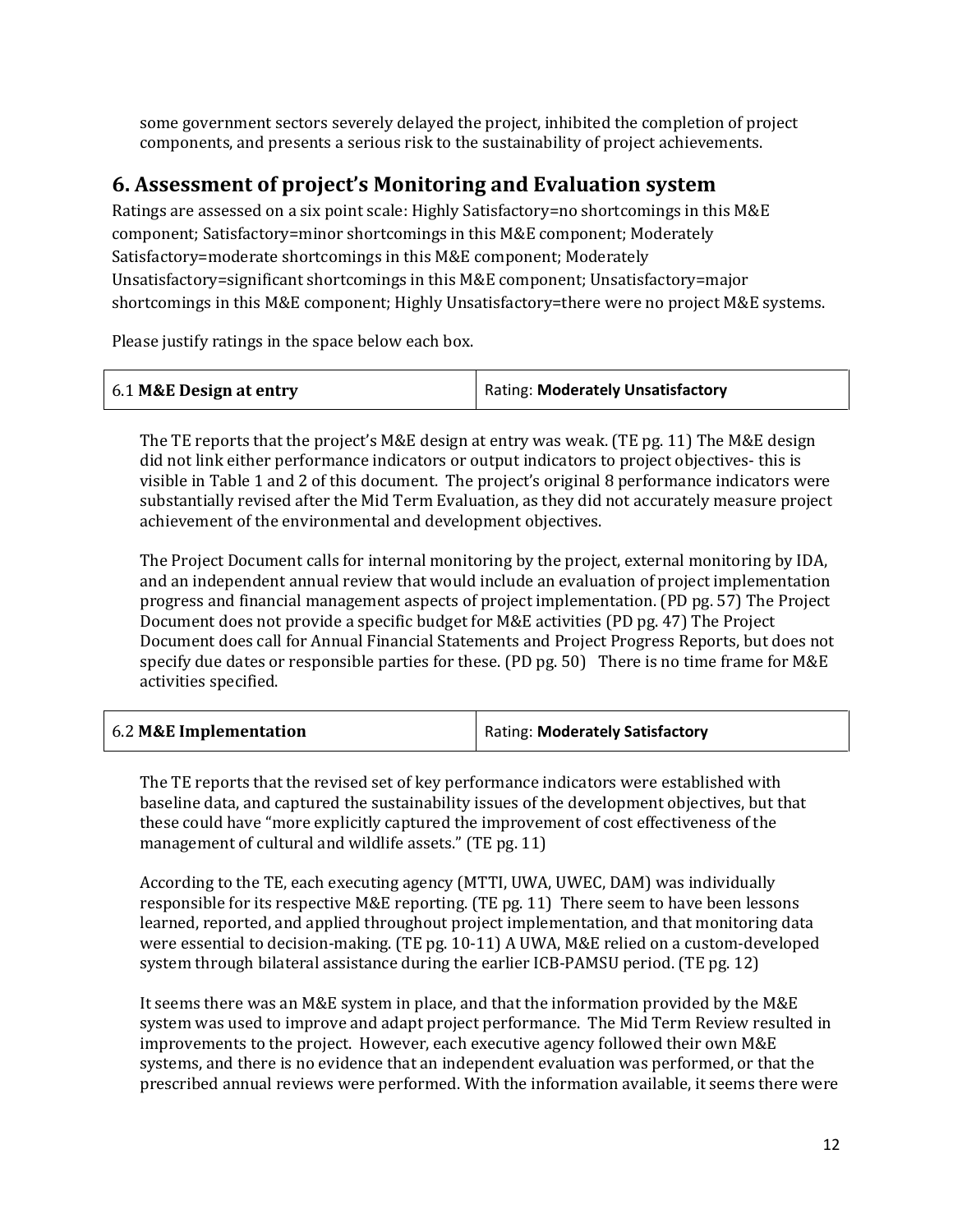moderate to noticeable shortcomings in M&E implementation, and thus it is rated moderately satisfactory.

#### **7. Assessment of project implementation and execution**

Quality of Implementation includes the quality of project design, as well as the quality of supervision and assistance provided by implementing agency(s) to execution agencies throughout project implementation. Quality of Execution covers the effectiveness of the executing agency(s) in performing its roles and responsibilities. In both instances, the focus is upon factors that are largely within the control of the respective implementing and executing agency(s). A six point rating scale is used (Highly Satisfactory to Highly Unsatisfactory), or Unable to Assess.

Please justify ratings in the space below each box.

| 7.1 Quality of Project Implementation | Rating: Moderately Unsatisfactory |
|---------------------------------------|-----------------------------------|
|                                       |                                   |

The implementing agency was the World Bank (WB). The TE states that, although the WB benefited from lessons learned and information from previously implemented projects, it underestimated governance risks, and did not select performance indicators appropriately. The original performance indicators were of poor quality and had to be revised and restructured, as they did not accurate measure the achievement of subcomponents This poor planning in part contributed to the three major implementation challenges: (1) the procurement delays and interference of the UWA Board, and subsequent lack of a Board between 2004-5, (2) a countrywide issue with lack of counterpart funding which impacted the budget allocations, and (3) political interference at high levels in the gazetting and management of protected areas and UWA. The TE reports that the WB's response was timely and appropriate in dealing with the first two challenges, but not sufficient in dealing with the third. (TE pg. 26)

The TE reports that three major cases of political interference occurred throughout the life of the project which adversely affected implementation progress and effectiveness: a) attempted de-gazettement of the Pian Upe protected area to accommodate foreign investment in cattle ranching; b) tacit government support of encroachment by the Basongora cattle keepers in Queen Elizabeth National Park, false imprisonment of UWA rangers and staff; and c) appointment in 2010 of an illegal UWA Board and its subsequent firing of all senior staff. The TE notes that the response of the WB focused primarily on mitigating reputational risk rather than taking a strong stand as to the legality of such actions. (TE pg. 26)

The WB team remained proactive and responsive during the project, responded promptly to implementation issues, such as requests for reallocations of funds and extension of the closing date, and supported the arrangement of private/public partnerships. However, there were significant shortcomings in the WB's response to key implementation issues. The TE rates the overall WB performance as moderately unsatisfactory, and the TER reviewer concurs.

| 7.2 Quality of Project Execution | Rating: Satisfactory |
|----------------------------------|----------------------|
|----------------------------------|----------------------|

The executing agencies in this project were the Uganda Wildlife Authority (UWA), Uganda Wildlife Education Centre (UWEC), the Ministry of Trade, Tourism and Industry (MTTI), and the Department of Antiquities and Museums (DAM). Each of these four executing agencies were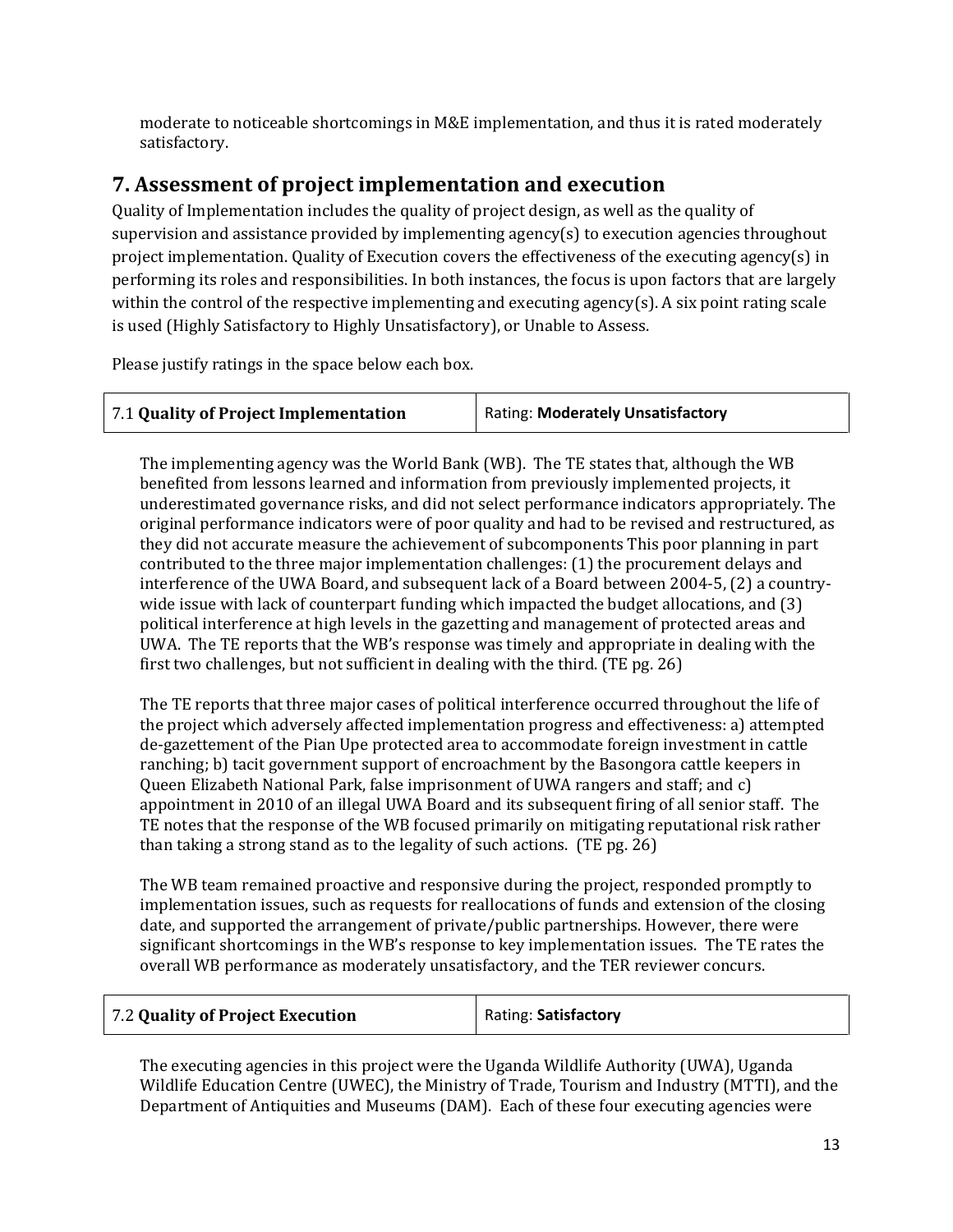responsible for a different project main component, and the achievement of the corresponding performance indicators (see Table 1 and 2 in this document, pgs. 4, 7). From Table 2, it is clear that the project achieved almost all of its key performance indicators, and that many of these were surpassed.

The TE reports that UWA's field staff often demonstrated commitment well beyond the call of duty, even in the face of harassment and imprisonment. UWA management worked well with the Project Coordination United with respect to procurement, financial management and reporting functions, despite the UWA Board's political challenges and resulting delays. (TE pg. 27)

The TE notes that the executing agencies suffered delays or cutbacks due to government actions outside their control, but that these did not seem to harm the their overall performance. In mid project, funds that were transferred from Ministry of Finance were misappropriated within MTTI before they entered the project controls. The situation was resolved over a three-year period thanks to cooperation between the PAMSU task team and government auditors, during which the UWA suffered a cash shortfall that hindered implementation of some activities. The MTTI suffered from staff turnover and high reliance on external consultants, and it seems capacity building efforts did not improve the situation. The performance of some of the implementing agencies was diminished by high rate of senior staff turnover especially at UWA in the areas of financial management and procurement. (TE pg. 27, 28)

The TE rates each of the 4 executing agencies: MTTI—Moderately unsatisfactory, UWA— Satisfactory, UWEC—Satisfactory, DAM—Satisfactory. (TE pg. 28)

Despite the governance weaknesses, political interference, procurement and implementation delays, cost overruns, lack of security in some parks, the executing agencies "carried out their responsibilities and contributed to a generally successful project" that "transformed" PA management in Uganda, and met most of its development and environmental objectives. (TE pg. 28) It is clear that most of the failures in project execution were caused by an unsupportive external environment. Therefore, the quality of project execution is rated satisfactory.

#### **8. Assessment of Project Impacts**

*Note - In instances where information on any impact related topic is not provided in the terminal evaluations, the reviewer should indicate in the relevant sections below that this is indeed the case and identify the information gaps. When providing information on topics related to impact, please cite the page number of the terminal evaluation from where the information is sourced.* 

**8.1 Environmental Change.** Describe the changes in environmental stress and environmental status that occurred by the end of the project. Include both quantitative and qualitative changes documented, sources of information for these changes, and how project activities contributed to or hindered these changes. Also include how contextual factors have contributed to or hindered these changes.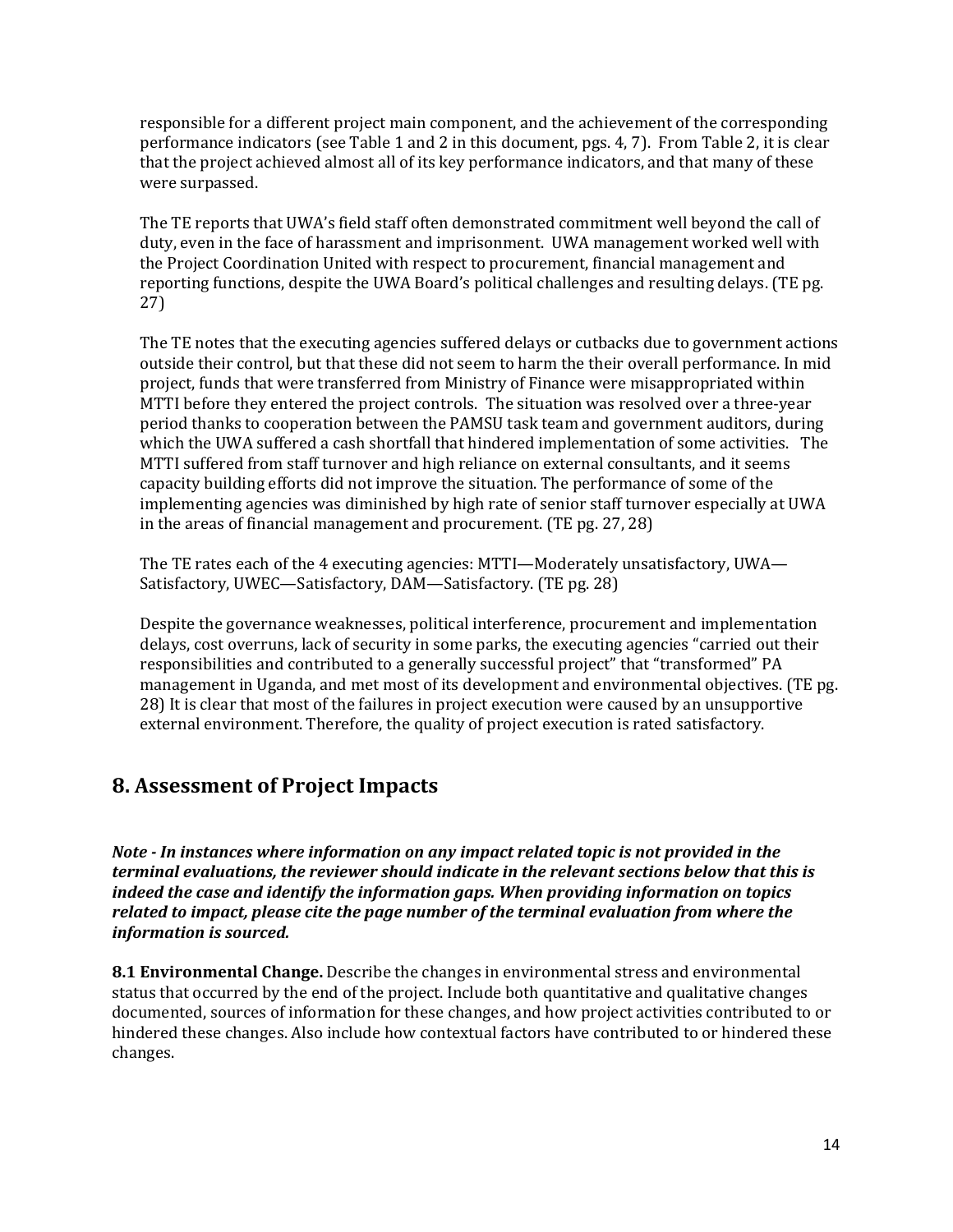The TE reports that there were positive changes in environmental stress and status during the course of the project. The Ziwa Rhino Sanctuary and the Kabwoya Wildlife Reserve were both established through this project, and the latter has resulted in a tremendous increase in wildlife populations like Ugandan kobs, water bucks and buffaloes. (TE pg. 23, 24)

Populations of key animal species – buffalo, waterbuck, elephant, Ugandan cobb, hippo and lionincreased significantly, form a baseline of 0 to one of 100%. (TE pg. 18) This increase is ascribed to a natural regeneration of species, since rangers were more effective on duty, and were able to better control poaching and encroachment in PAs. (TE pg. 19)

**8.2 Socioeconomic change.** Describe any changes in human well-being (income, education, health, community relationships, etc.) that occurred by the end of the project. Include both quantitative and qualitative changes documented, sources of information for these changes, and how project activities contributed to or hindered these changes. Also include how contextual factors have contributed to or hindered these changes.

The TE records the following changes in human well-being that occurred by the end of the project:

- The Ugandan Wildlife Authority initiated community conservation programs in many parks to provide poachers, gold miners, smugglers and others alternative work and livelihoods, on condition of stopping their illegal activities. UWA's anti-poaching campaigns have resulted in the exchange of illegal hunting equipment for access to improved alternative livelihood options, including goat rearing, ecotourism, mountain trail maintenance, invasive species removal. These programs have been successful and have empowered communities to protect the parks. (TE pg. 20)
- The project constructed new infrastructure, including more than 160 structures, ranging from kitchens and junior staff housing to new offices, new boreholes and upgrading generators. New housing was made available to approximately 50% of staff and 90% of the protected areas now have good office infrastructure. (TE pg. 17)
- The number of Protected Areas showing conflict with communities decreased from a baseline of 19 down to 2 by project's end, an 89% achievement of the target. (TE pg. 19)
- The Uganda Wildlife Authority helped create The Clouds Mountain Gorilla Lodge, a community owned Eco-Lodge in southern Bwindi. The communities have a concession of six of the available eight gorilla permits per day. The Lodge is operational and the communities are earning good revenue through a concession with the investor. The communities also sell food and crafts to tourists. Since 2008, the Lodge has earned more than UgSh 500 million for the communities. This money has been used to start saving schemes for the communities, providing heifers and piggery for households as well as improving community social infrastructure. (TE pg. 21)
- Under the project's Revenue Sharing Program, 20% of Park gate (entrance) revenues are shared with local communities, which has increased community support for the Protected Areas, and has increased compliance with grazing restrictions and cooperation in reducing poaching. (TE pg. 21) Thanks to the Revenue Sharing Program, several projects including classroom blocks, health centers, provision of clean water to communities, rehabilitation of roads and bridges, as well as livelihood improvement projects such as goat rearing, bee keeping, provision of irish potato seed have been implemented in community areas around protected areas. Since 2009, the focus has also changed to problem animal control projects like elephant deterrent trenches around Queen Elizabeth and Murchison Falls National Parks that have helped to reduce the human-wildlife conflicts. (TE pg. 22)
- The project supported the construction of the Bwindi Community Hospital. (TE pg. 22)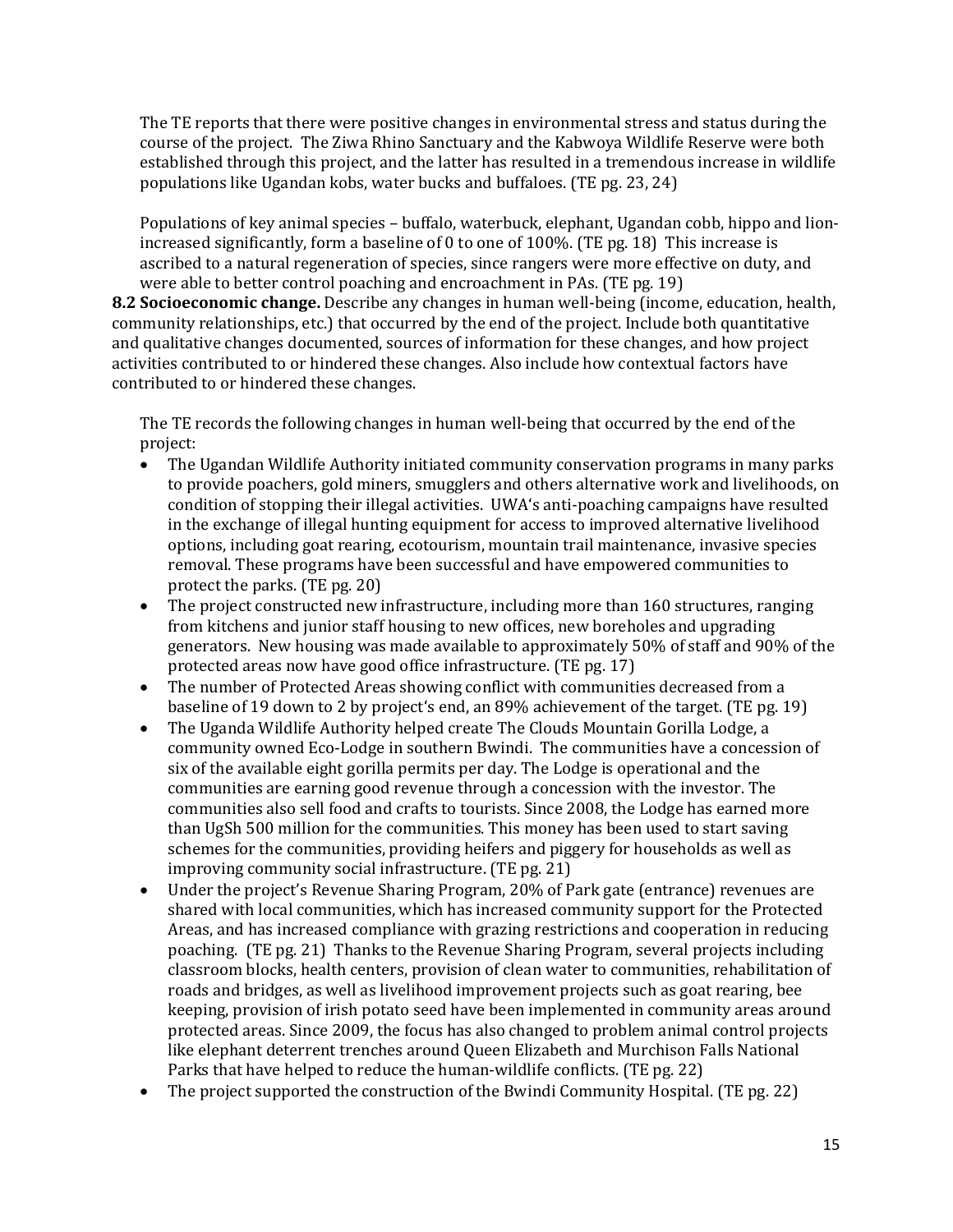**8.3 Capacity and governance changes**. Describe notable changes in capacities and governance that can lead to large-scale action (both mass and legislative) bringing about positive environmental change. "Capacities" include awareness, knowledge, skills, infrastructure, and environmental monitoring systems, among others. "Governance" refers to decision-making processes, structures and systems, including access to and use of information, and thus would include laws, administrative bodies, trust-building and conflict resolution processes, informationsharing systems, etc. Indicate how project activities contributed to/ hindered these changes, as well as how contextual factors have influenced these changes.

**a) Capacities –** The TE reports the following changes in capacities:

- New infrastructure, including the construction of more than 160 structures, ranging from kitchens and junior staff housing to new offices, new boreholes and upgrading generators. New housing was made available to approximately 50% of staff and 90% of the protected areas now have good office infrastructure. (TE pg. 17)
- Training, equipping and housing UWA staff contributed to the sustainable and more cost effective management of Uganda's wildlife. Field staff were trained and equipped and staff morale improved through competitive pay packages, provision of uniforms and equipment such as tents, radios, and vehicles. The was a major improvement in staff performance: 1) accountability was enhanced in checking expenditure and revenue leakage; and 2) there was an increase in revenue collection of up to 40% without a corresponding increase in visitation, while expenditure on fuel and vehicle maintenance fell by approximately 30%. (TE pg. 17)
- Uganda Wildlife Authority generated revenues have steadily increased since 2002, from UgSh 5.8 billion in 2002/03 to UgSh 26.8 billion in 2010/11, a 364% increase in 8 years. The increase in revenue is attributed to the project's support for capacity building within UWA (Financial Procedures Manual), and to the higher numbers of tourists attracted by the increase in wildlife numbers in protected areas (from 40,000 visitors in 2002 to 170,000 visitors in 2010). (TE pg. 17)
- 600 kilometers of park boundaries were newly surveyed and 1,157 kilometers of park boundaries were marked – representing about 80% of all PAs in the country. This demarcation is a prerequisite for the sustainable and cost-effective management of wildlife assets. (TE pg. 17)

**b) Governance** – The TE reports the following changes in governance:

- The project supported the completion and implementation of the Protected Areas Strategy Plan. The objective of the PASP was to rationalize and demarcate the boundaries the PA system of Uganda to ensure that it protects a high quality, representative sample of the country's biodiversity heritage and eco-systems, is manageable in the long term, and provides a suitable basis for a sustainable tourism sector. The PASP included both newly proposed PAs as well as the elimination of some "paper parks". The final plan was approved by Parliament and 22 PA were officially gazetted as the countries new official park system. The project supported the boundary demarcation of all 22 PA's as well as the continued consultation with local communities. (TE pg. 17)
- Management plans for Rwenzori National Park, Semliki National Park, Ajai Wildlife Reserve, Toro Semliki Wildlife Reserve and Mt. Elgon National Park were developed using project funds. (TE pg. 46)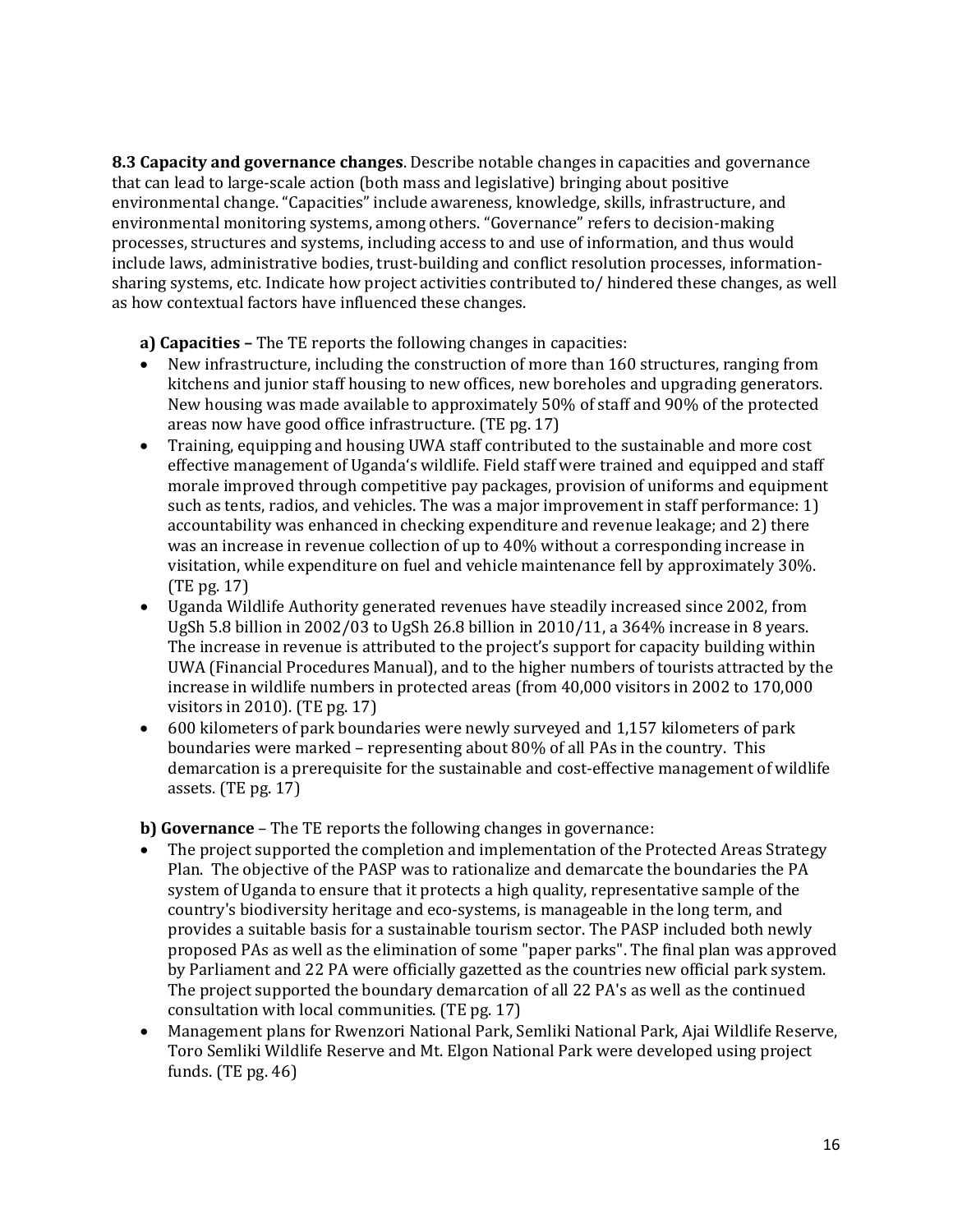**8.4 Unintended impacts.** Describe any impacts not targeted by the project, whether positive or negative, affecting either ecological or social aspects. Indicate the factors that contributed to these unintended impacts occurring.

The project reports an unintended impact of the tourism levy. A significant positive outcome was that, within the tourism policy development supported by the project, a Tourism Levy was established that would support the long-term development of the sector and contribute to national treasury. In addition, at the district level a local Hotel Occupancy Tax has also generated in excess of 2 billion Ugandan shillings. (TE pg. 22)

**8.5 Adoption of GEF initiatives at scale.** Identify any initiatives (e.g. technologies, approaches, financing instruments, implementing bodies, legal frameworks, information systems) that have been mainstreamed, replicated and/or scaled up by government and other stakeholders by project end. Include the extent to which this broader adoption has taken place, e.g. if plans and resources have been established but no actual adoption has taken place, or if market change and large-scale environmental benefits have begun to occur. Indicate how project activities and other contextual factors contributed to these taking place. If broader adoption has not taken place as expected, indicate which factors (both project-related and contextual) have hindered this from happening.

The TE reports the following evidence of adoption of GEF initiatives at scale:

- The UWA and UWEC are now able to generate financial resources to sustain their operations beyond the completion of this project. **Mainstreaming – Established.**
- The project supported the completion and implementation of the Protected Areas Strategy Plan. **Mainstreaming – Established.**

#### **9. Lessons and recommendations**

9.1 Briefly describe the key lessons, good practices, or approaches mentioned in the terminal evaluation report that could have application for other GEF projects.

The TE lists the following lessons learned:

- Governance. Project design should have a robust assessment of the governance challenges and plan mitigation measures accordingly. While implementation is possible even in the face of ongoing governance issues, shortfalls in implementation and increased costs are likely to occur as a result. Bank management should be proactive and supportive of task teams in the presence of significant governance failures, and should have a plan to address such failures more directly. In the case of PAMSU, no governance strategy was in place at the project start
- Long-term engagement in the sector and consistency of the supervision team are assets in using adaptive management methods to resolve issues. In a complex project with multiple implementing agencies adaptive management by an experienced team is important, because the team is better able to work with a number of different IAs to identify areas of joint interest and mediate any non-productive competition among IAs.
- PAMSU Investment phase. A phased approach allowed for the implementing agencies to, first, build a basic operational capacity and, then to benefit more fully from substantial field investment was appropriate under the circumstances. The phased approach permitted the identification and improvement of institutional capacity. In addition, where weaknesses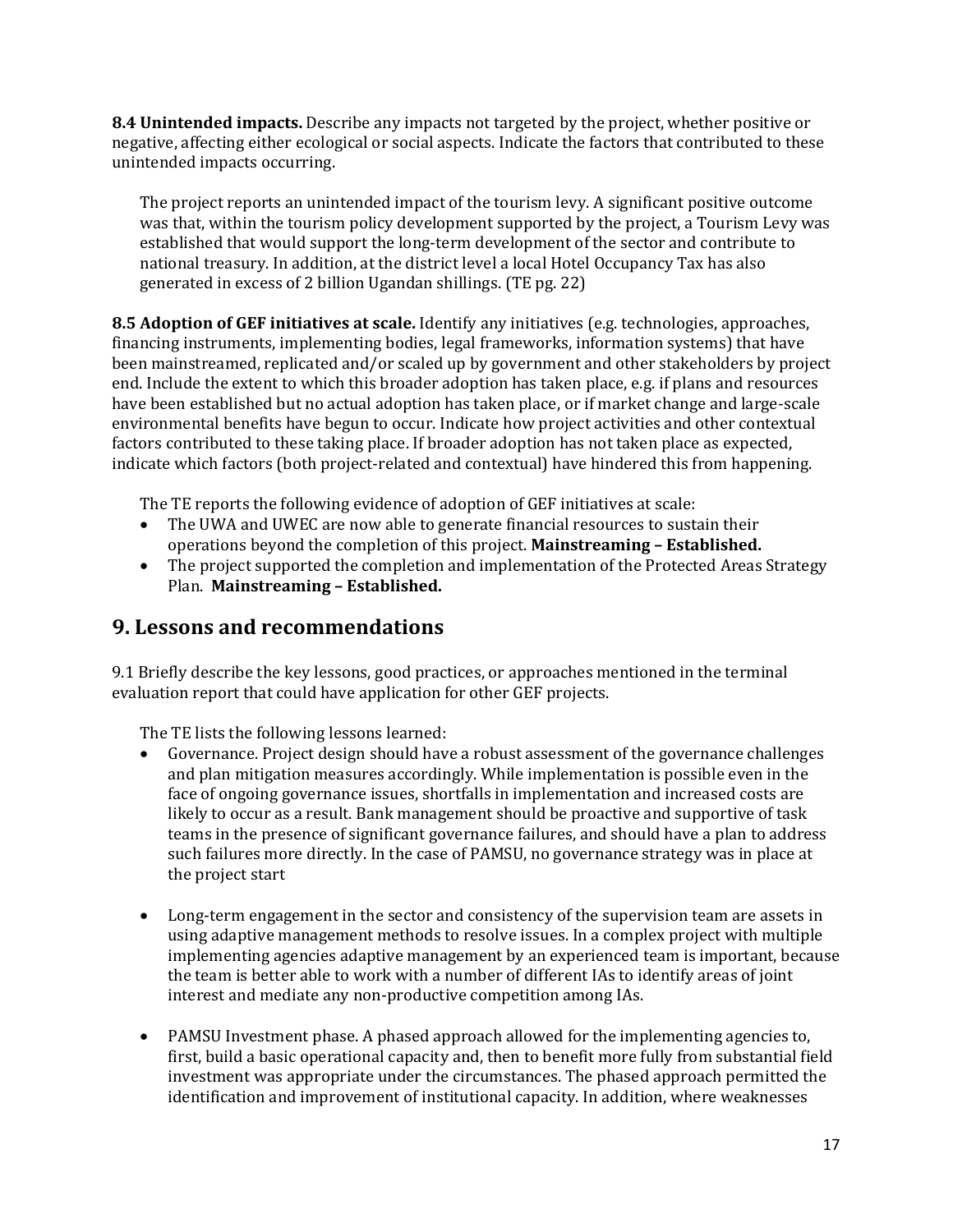could not be corrected in certain institutions, those institutions could be excluded from subsequent investments. PAMSU implemented this latter lesson by allocating proportionately more follow- on investment support, as well as greater independence in managing their own components to the most successful institutions – UWA and UWEC.

- Decentralized Decision-making. Decentralized institutional support is critical when protecting a vulnerable natural and cultural resource base. The decentralization of the decision-making process from UWA headquarters to the field, empowered the previously disenfranchised field-based staff and allowed some autonomy for each protected area in terms of the development of management plans, the disbursement of funds against annual operating plan and the evaluation of the revenue-generating potential of each PA. The phased capacity building of the financial management system at HQ, and subsequently in the field, allowed HQ to have careful control over the financial management system while vastly improving financial reporting from the field. All of these factors in turn contributed to more effective protection during a transition period.
- Effective capacity building may take far longer than a single project cycle. The two projects together, ICB PAMSU and PAMSU worked well in succession to provide a sustained effort to build capacity for wildlife management in the Uganda context.
- In developing an environmental program, competing needs of ecosystems and commercial development need to be balanced. There needs to be an acknowledgement that some people in the government and amongst the citizenry may wonder why there is a focus on animals when the economic future of Ugandan people depends on the country being developed commercially. The high priority of environmental protection is not a given among every interest group and the case needs to be made continuously that there are substantial economic benefits of environmental protection.
- It is critical to estimate construction costs as accurately as possible to avoid confusion in project implementation. In PAMSU, because UWA infrastructure costs were so seriously underestimated, the project team had to re-prioritize what exactly could be financed with the available funds. This meant that some areas would not have new housing and others would have less new housing, contrary to expectations. The inability to meet housing construction targets also gave fuel to critics who questioned the efficiency of project expenditures.
- Donor Coordination. Effective donor coordination is itself an effective risk mitigation strategy. The focus of the EU and others on tourism in the early stages permitted PAMSU to focus more effectively on its specific objectives relating to conservation and protecting the critical habitats during the project period. At later stages many donors left the sector due to governance issues and the Bank was relatively isolated at a critical time. (TE pg. 28-29)

9.2 Briefly describe the recommendations given in the terminal evaluation.

The TE does not explicitly list recommendations, other than those that may be deduced from the lessons learned.